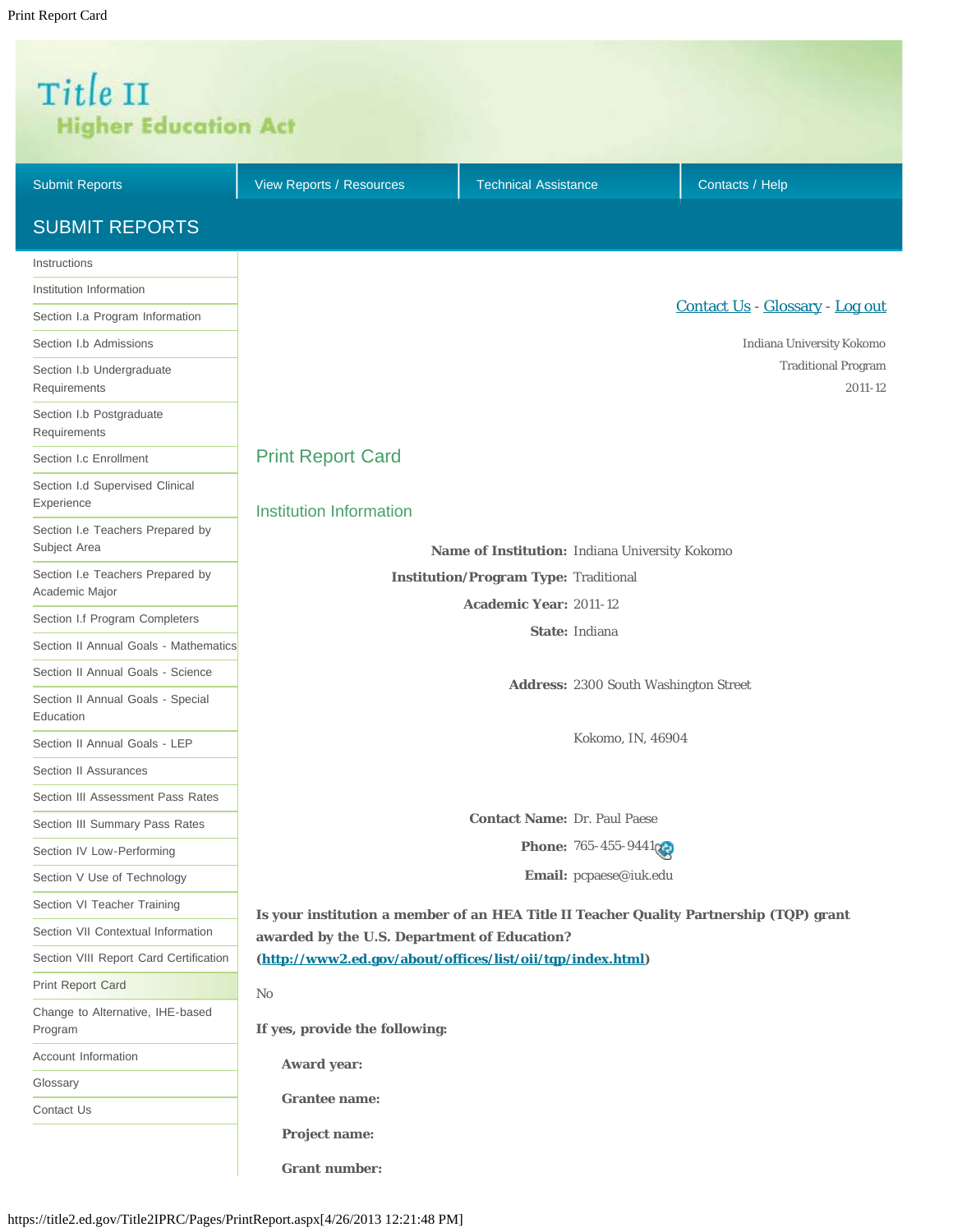**List partner districts/LEAs:**

**List other partners:**

**Project Type:**

# Section I.a Program Information

**List each teacher preparation program included in your traditional route. Indicate if your program or programs participate in a Teacher Quality Partnership Grant awarded by the U.S. Department of Education as described at**

**[http://www2.ed.gov/about/offices/list/oii/tqp/index.html.](http://www2.ed.gov/about/offices/list/oii/tqp/index.html)**

| <b>Teacher Preparation Programs</b>             | <b>Teacher Quality</b><br><b>Partnership Grant</b><br>Member? |
|-------------------------------------------------|---------------------------------------------------------------|
| <b>Elementary Education</b>                     | $\mathbb{N}_0$                                                |
| <b>Secondary Education</b>                      | No                                                            |
| Total number of teacher preparation programs: 2 |                                                               |

# Section I.b Admissions

**Indicate when students are formally admitted into your initial teacher certification program:**  Junior year

**Does your initial teacher certification program conditionally admit students?** No

**Provide a link to your website where additional information about admissions requirements can be found:**

www.iuk.edu

**Please provide any additional about or exceptions to the admissions information provided above:**

# Section I.b Undergraduate Requirements

**Please provide the following information about your teacher preparation program's entry and exit requirements. ([§205\(a\)\(1\)\(C\)\(i\)\)](http://frwebgate.access.gpo.gov/cgi-bin/getdoc.cgi?dbname=110_cong_public_laws&docid=f:publ315.110.pdf)**

**Are there initial teacher certification programs at the undergraduate level?**

Yes

**If yes, for each element listed below, indicate if it is required for admission into or exit from any of your teacher preparation program(s) at the Undergraduate level.**

| <b>Element</b>    | <b>Required for</b><br><b>Entry</b> | <b>Required for</b><br>Exit |
|-------------------|-------------------------------------|-----------------------------|
| Transcript        | No                                  | N <sub>0</sub>              |
| Fingerprint check | N <sub>0</sub>                      | No                          |
|                   |                                     |                             |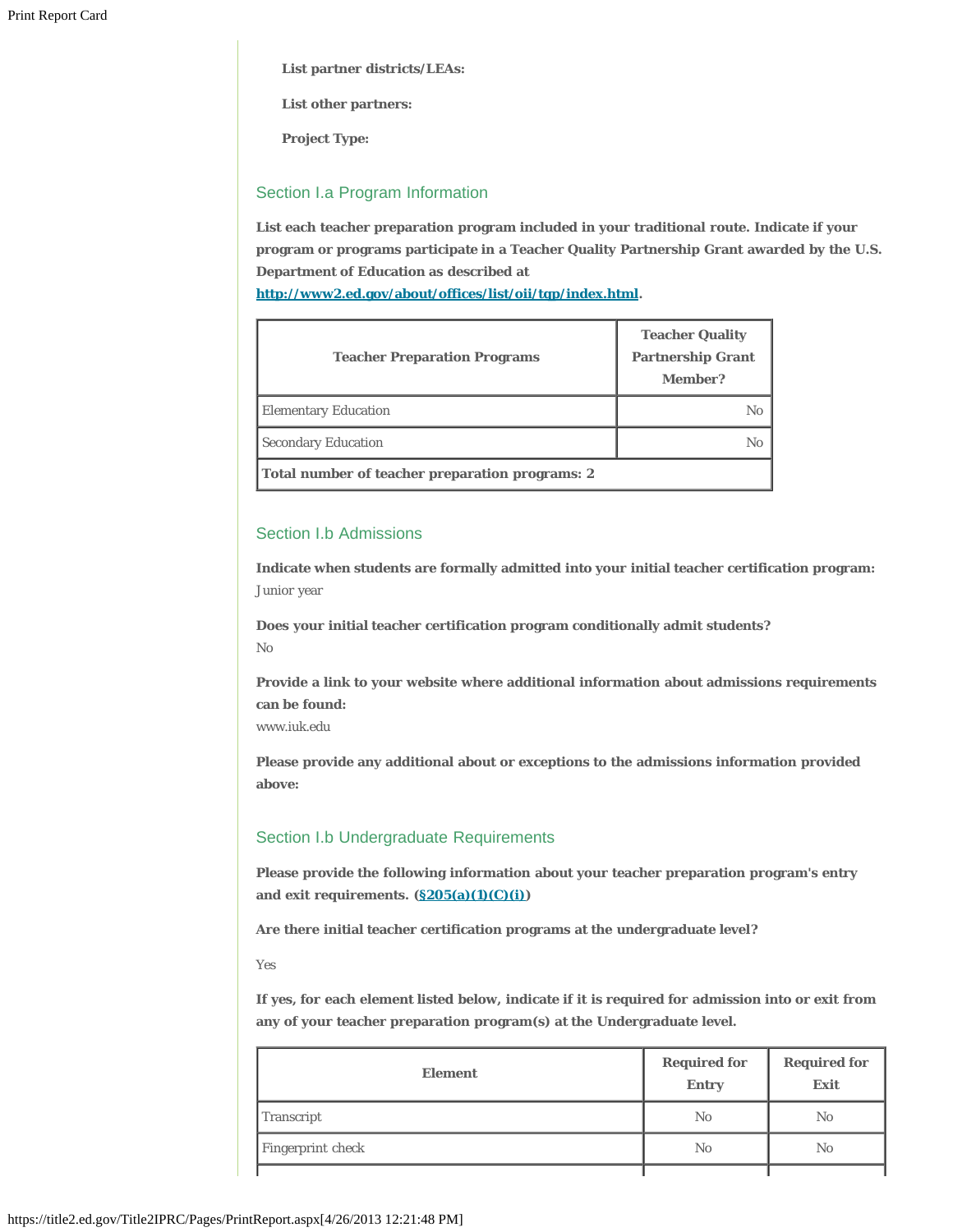| Background check                                                           | Yes        | No         |
|----------------------------------------------------------------------------|------------|------------|
| Minimum number of courses/credits/semester hours completed                 | Yes        | Yes        |
| Minimum GPA                                                                | <b>Yes</b> | <b>Yes</b> |
| Minimum GPA in content area coursework                                     | Yes        | Yes        |
| Minimum GPA in professional education coursework                           | Yes        | Yes        |
| Minimum ACT score                                                          | No         | No         |
| Minimum SAT score                                                          | No         | No         |
| Minimum basic skills test score                                            | Yes        | Yes        |
| Subject area/academic content test or other subject matter<br>verification | <b>Yes</b> | <b>Yes</b> |
| Recommendation(s)                                                          | No         | No         |
| Essay or personal statement                                                | No         | No         |
| Interview                                                                  | No         | No         |
| Other                                                                      |            |            |

**What is the minimum GPA required for admission into the program?**

2.5

**What was the median GPA of individuals accepted into the program in academic year 2011-12**

3.08

**What is the minimum GPA required for completing the program?**

2.5

**What was the median GPA of individuals completing the program in academic year 2011-12**

3.27

# Section I.b Postgraduate Requirements

**Please provide the following information about your teacher preparation program's entry and exit requirements. ([§205\(a\)\(1\)\(C\)\(i\)\)](http://frwebgate.access.gpo.gov/cgi-bin/getdoc.cgi?dbname=110_cong_public_laws&docid=f:publ315.110.pdf)**

**Are there initial teacher certification programs at the postgraduate level?**

No

**If yes, for each element listed below, indicate if it is required for admission into or exit from any of your teacher preparation program(s) at the Postgraduate level.**

| <b>Element</b>                                             | <b>Required for</b><br><b>Entry</b> | <b>Required for</b><br>Exit |
|------------------------------------------------------------|-------------------------------------|-----------------------------|
| Transcript                                                 |                                     |                             |
| Fingerprint check                                          |                                     |                             |
| <b>Background check</b>                                    |                                     |                             |
| Minimum number of courses/credits/semester hours completed |                                     |                             |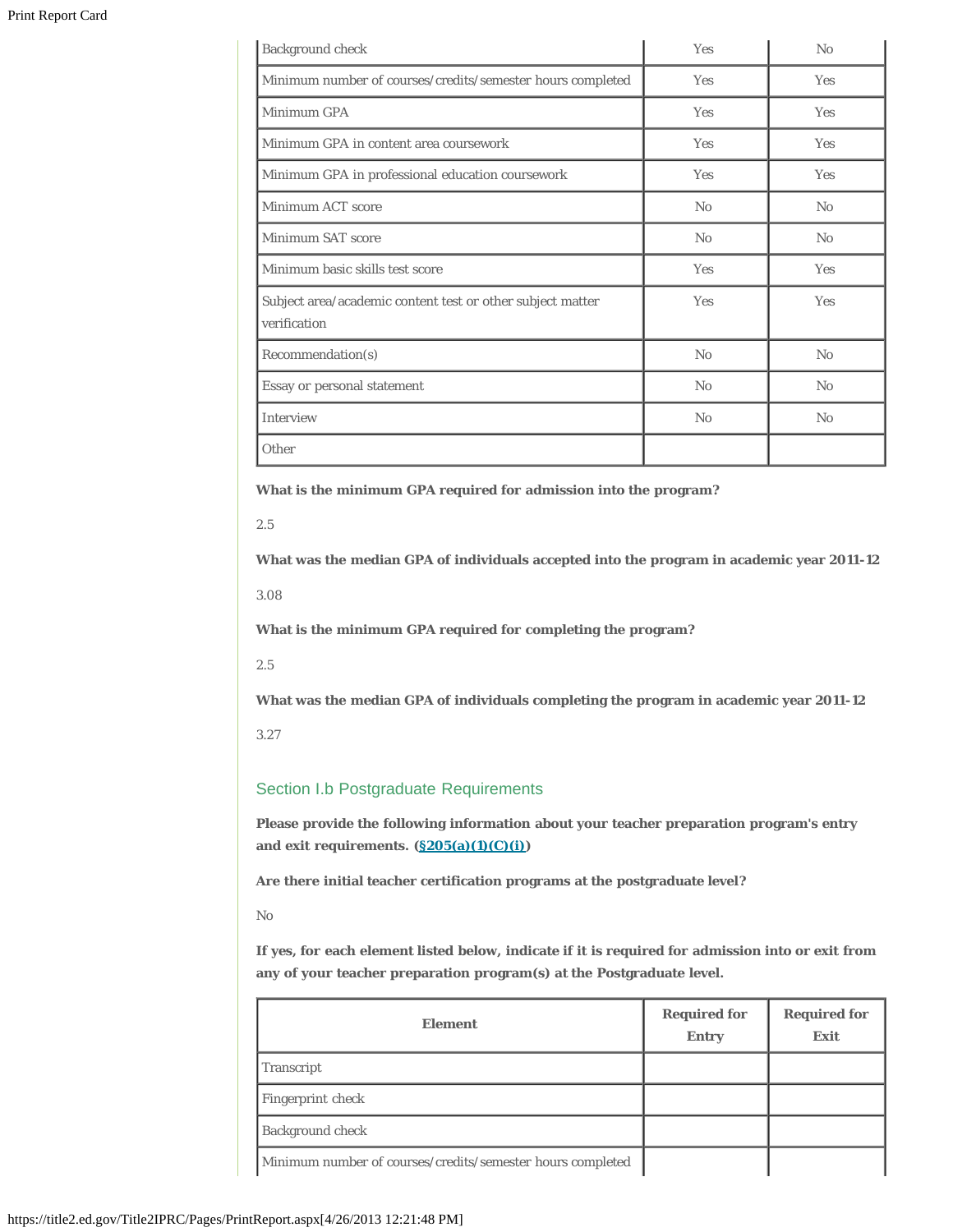| Minimum GPA                                                                |  |
|----------------------------------------------------------------------------|--|
| Minimum GPA in content area coursework                                     |  |
| Minimum GPA in professional education coursework                           |  |
| Minimum ACT score                                                          |  |
| Minimum SAT score                                                          |  |
| Minimum basic skills test score                                            |  |
| Subject area/academic content test or other subject matter<br>verification |  |
| Recommendation(s)                                                          |  |
| Essay or personal statement                                                |  |
| Interview                                                                  |  |
| Other                                                                      |  |

**What is the minimum GPA required for admission into the program?**

**What was the median GPA of individuals accepted into the program in academic year 2011-12**

**What is the minimum GPA required for completing the program?**

**What was the median GPA of individuals completing the program in academic year 2011-12**

# Section I.c Program Enrollment

**Provide the number of students in the teacher preparation program in the following categories. Note that you must report on the number of students by ethnicity and race separately. Individuals who are non-Hispanic/Latino will be reported in one of the race categories. Also note that individuals can belong to one or more racial groups, so the sum of the members of each racial category may not necessarily add up to the total number of students enrolled.**

| Total number of students enrolled in 2011-12:          | 85 |
|--------------------------------------------------------|----|
| Unduplicated number of males enrolled in 2011-12:      | 25 |
| Unduplicated number of females enrolled in 2011-12: 60 |    |

| 2011-12                                    | <b>Number enrolled</b> |
|--------------------------------------------|------------------------|
| Ethnicity                                  |                        |
| Hispanic/Latino of any race:               |                        |
| Race                                       |                        |
| American Indian or Alaska Native:          |                        |
| Asian:                                     |                        |
| <b>Black or African American:</b>          |                        |
| Native Hawaiian or Other Pacific Islander: |                        |
| White:                                     | 77                     |
|                                            |                        |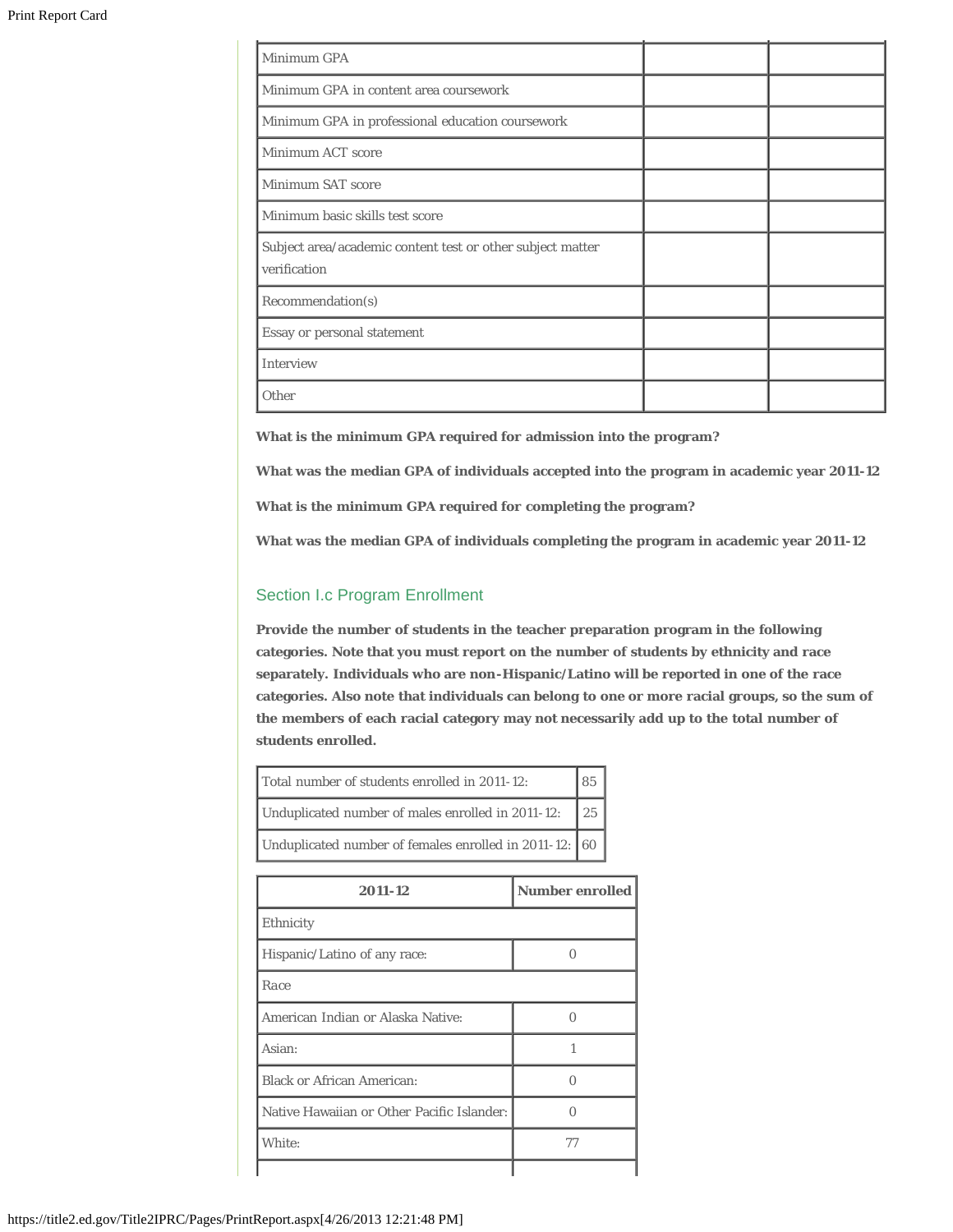| Two or more races: |  |
|--------------------|--|
|--------------------|--|

#### Section I.d Supervised Experience

#### **Provide the following information about supervised clinical experience in 2011-12.**

| Average number of clock hours of supervised clinical experience required prior to student teaching             | 142      |
|----------------------------------------------------------------------------------------------------------------|----------|
| Average number of clock hours required for student teaching                                                    | 640      |
| Average number of clock hours required for mentoring/induction support                                         | $\theta$ |
| Number of full-time equivalent faculty supervising clinical experience during this academic year               | 1.5      |
| Number of adjunct faculty supervising clinical experience during this academic year (IHE and<br>PreK-12 staff) | 5        |
| Number of students in supervised clinical experience during this academic year                                 | 45       |

**Please provide any additional information about or descriptions of the supervised clinical experiences:**

# Section I.e Teachers Prepared by Subject Area

**Please provide the number of teachers prepared by subject area for academic year 2011-12. For the purposes of this section, number prepared means the number of program completers. "Subject area" refers to the subject area(s) an individual has been prepared to teach. An individual can be counted in more than one subject area. If no individuals were prepared in a particular subject area, please leave that cell blank. (§205(b)(1)(H))**

| <b>Subject Area</b>                                                  | <b>Number Prepared</b> |
|----------------------------------------------------------------------|------------------------|
| <b>Education - General</b>                                           |                        |
| <b>Teacher Education - Special Education</b>                         |                        |
| Teacher Education - Early Childhood Education                        |                        |
| <b>Teacher Education - Elementary Education</b>                      | 22                     |
| Teacher Education - Junior High/Intermediate/Middle School Education |                        |
| <b>Teacher Education - Secondary Education</b>                       |                        |
| Teacher Education - Multiple Levels                                  |                        |
| <b>Teacher Education - Agriculture</b>                               |                        |
| <b>Teacher Education - Art</b>                                       | 3                      |
| <b>Teacher Education - Business</b>                                  |                        |
| Teacher Education - English/Language Arts                            | $\overline{4}$         |
| Teacher Education - Foreign Language                                 |                        |
| <b>Teacher Education - Health</b>                                    |                        |
| Teacher Education - Family and Consumer Sciences/Home Economics      |                        |
| Teacher Education - Technology Teacher Education/Industrial Arts     |                        |
| <b>Teacher Education - Mathematics</b>                               | 3                      |
|                                                                      |                        |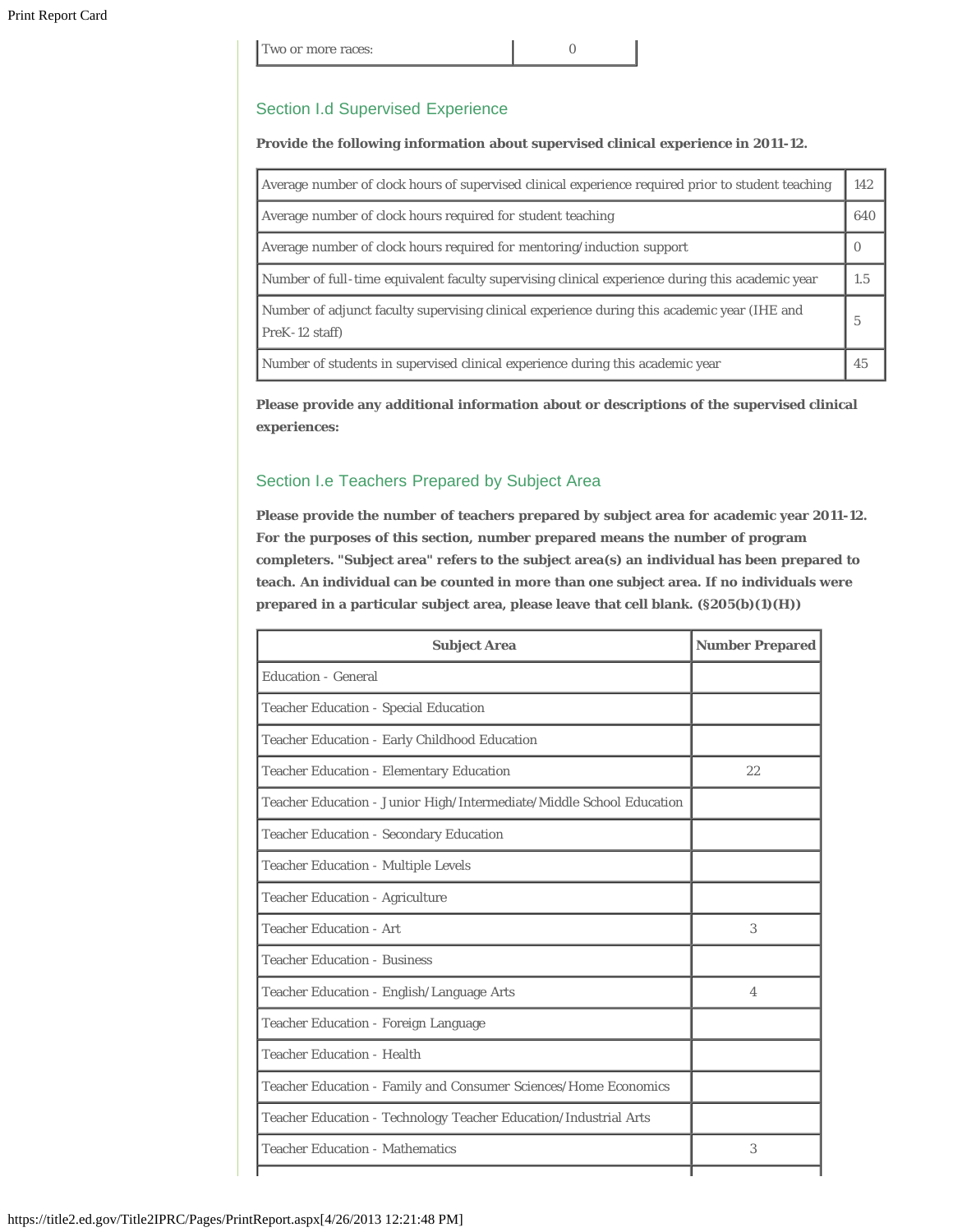| <b>Teacher Education - Music</b>                                         |              |
|--------------------------------------------------------------------------|--------------|
| Teacher Education - Physical Education and Coaching                      |              |
| <b>Teacher Education - Reading</b>                                       |              |
| Teacher Education - Science Teacher Education/General Science            | $\mathbf{1}$ |
| <b>Teacher Education - Social Science</b>                                |              |
| <b>Teacher Education - Social Studies</b>                                | 7            |
| <b>Teacher Education - Technical Education</b>                           |              |
| <b>Teacher Education - Computer Science</b>                              |              |
| <b>Teacher Education - Biology</b>                                       | $\mathbf{1}$ |
| <b>Teacher Education - Chemistry</b>                                     | $\mathbf{1}$ |
| Teacher Education - Drama and Dance                                      |              |
| <b>Teacher Education - French</b>                                        |              |
| <b>Teacher Education - German</b>                                        |              |
| <b>Teacher Education- History</b>                                        |              |
| <b>Teacher Education - Physics</b>                                       |              |
| <b>Teacher Education - Spanish</b>                                       |              |
| <b>Teacher Education - Speech</b>                                        |              |
| <b>Teacher Education - Geography</b>                                     |              |
| <b>Teacher Education - Latin</b>                                         |              |
| <b>Teacher Education - Psychology</b>                                    |              |
| <b>Teacher Education - Earth Science</b>                                 | $\mathbf{2}$ |
| Teacher Education - English as a Second Language                         |              |
| Teacher Education - Bilingual, Multilingual, and Multicultural Education |              |
| <b>Education - Other</b>                                                 |              |
| Specify:                                                                 |              |

# Section I.e Teachers Prepared by Academic Major

**Please provide the number of teachers prepared by academic major for academic year 2011- 12. For the purposes of this section, number prepared means the number of program completers. "Academic major" refers to the actual major(s) declared by the program completer. An individual can be counted in more than one academic major. If no individuals were prepared in a particular academic major, please leave that cell blank. (§205(b)(1)(H))**

| <b>Academic Major</b>                         | <b>Number Prepared</b> |
|-----------------------------------------------|------------------------|
| Education - General                           |                        |
| Teacher Education - Special Education         |                        |
| Teacher Education - Early Childhood Education |                        |
| Teacher Education - Elementary Education      | 22                     |
|                                               |                        |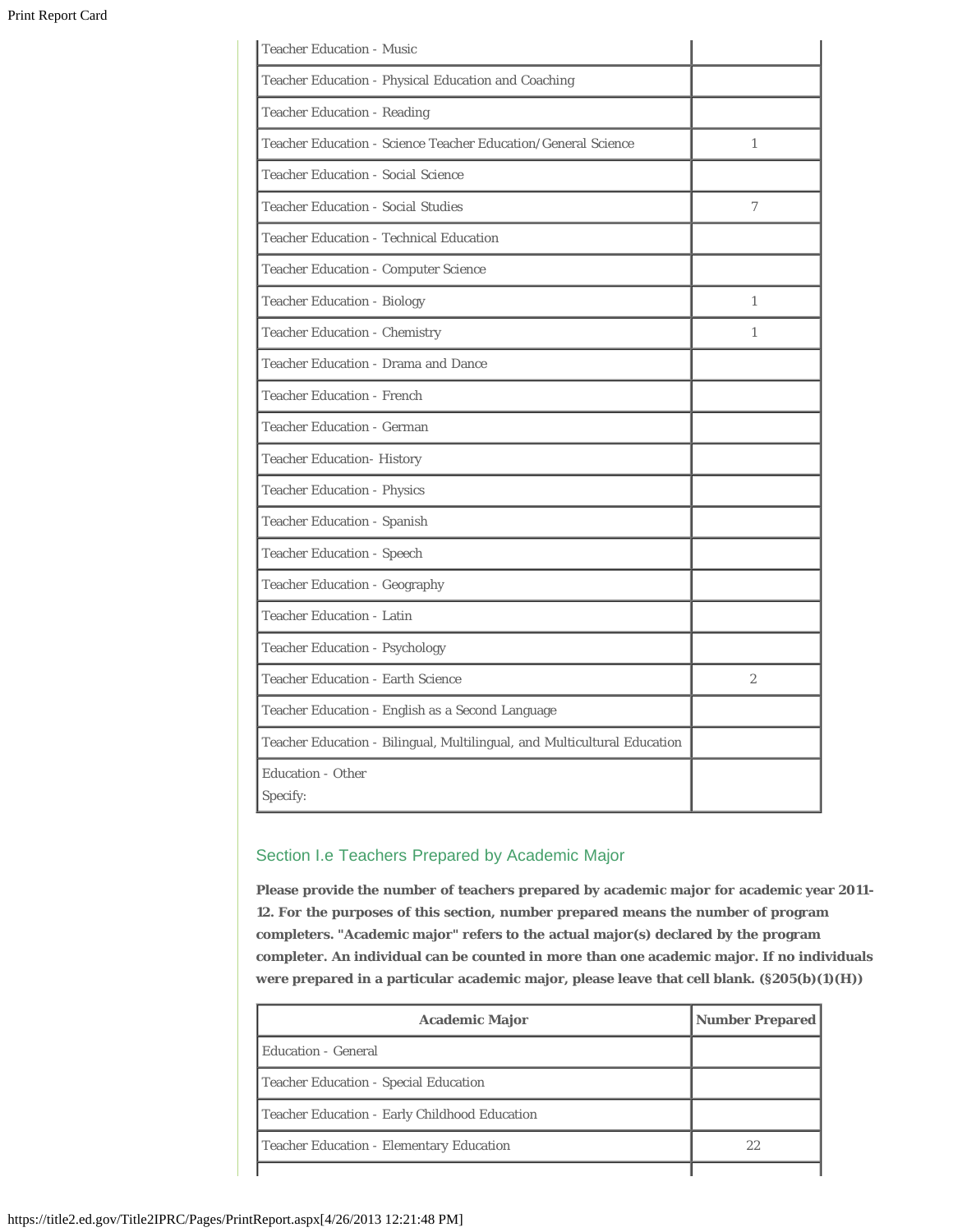| Teacher Education - Junior High/Intermediate/Middle School Education     | 1                        |
|--------------------------------------------------------------------------|--------------------------|
| Teacher Education - Secondary Education                                  | 19                       |
| Teacher Education - Agriculture                                          |                          |
| <b>Teacher Education - Art</b>                                           | 3                        |
| <b>Teacher Education - Business</b>                                      |                          |
| Teacher Education - English/Language Arts                                | $\overline{\mathcal{A}}$ |
| Teacher Education - Foreign Language                                     |                          |
| <b>Teacher Education - Health</b>                                        |                          |
| Teacher Education - Family and Consumer Sciences/Home Economics          |                          |
| Teacher Education - Technology Teacher Education/Industrial Arts         |                          |
| <b>Teacher Education - Mathematics</b>                                   | 3                        |
| <b>Teacher Education - Music</b>                                         |                          |
| Teacher Education - Physical Education and Coaching                      |                          |
| <b>Teacher Education - Reading</b>                                       |                          |
| <b>Teacher Education - Science</b>                                       | 3                        |
| <b>Teacher Education - Social Science</b>                                |                          |
| <b>Teacher Education - Social Studies</b>                                | 6                        |
| <b>Teacher Education - Technical Education</b>                           |                          |
| <b>Teacher Education - Computer Science</b>                              |                          |
| <b>Teacher Education - Biology</b>                                       |                          |
| <b>Teacher Education - Chemistry</b>                                     |                          |
| Teacher Education - Drama and Dance                                      |                          |
| <b>Teacher Education - French</b>                                        |                          |
| <b>Teacher Education - German</b>                                        |                          |
| <b>Teacher Education - History</b>                                       |                          |
| <b>Teacher Education - Physics</b>                                       |                          |
| <b>Teacher Education - Spanish</b>                                       |                          |
| <b>Teacher Education - Speech</b>                                        |                          |
| <b>Teacher Education - Geography</b>                                     |                          |
| Teacher Education - Latin                                                |                          |
| <b>Teacher Education - Psychology</b>                                    |                          |
| <b>Teacher Education - Earth Science</b>                                 |                          |
| Teacher Education - English as a Second Language                         |                          |
| Teacher Education - Bilingual, Multilingual, and Multicultural Education |                          |
| Education - Curriculum and Instruction                                   |                          |
| Education - Social and Philosophical Foundations of Education            |                          |
|                                                                          |                          |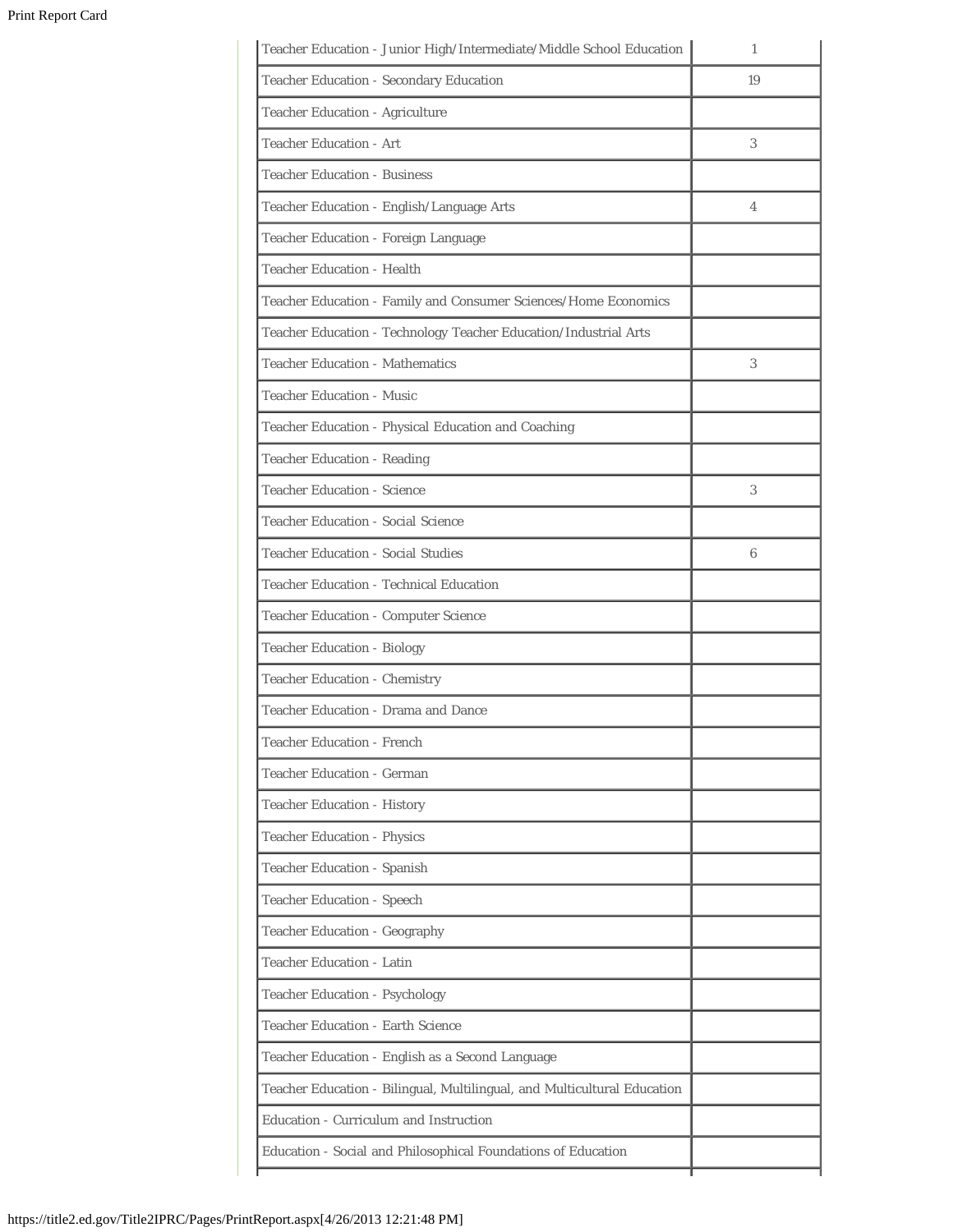| Liberal Arts/Humanities                     |  |
|---------------------------------------------|--|
| Psychology                                  |  |
| <b>Social Sciences</b>                      |  |
| Anthropology                                |  |
| Economics                                   |  |
| <b>Geography and Cartography</b>            |  |
| <b>Political Science and Government</b>     |  |
| Sociology                                   |  |
| Visual and Performing Arts                  |  |
| History                                     |  |
| <b>Foreign Languages</b>                    |  |
| Family and Consumer Sciences/Human Sciences |  |
| English Language/Literature                 |  |
| Philosophy and Religious Studies            |  |
| Agriculture                                 |  |
| <b>Communication or Journalism</b>          |  |
| Engineering                                 |  |
| <b>Biology</b>                              |  |
| <b>Mathematics and Statistics</b>           |  |
| Physical Sciences                           |  |
| Astronomy and Astrophysics                  |  |
| Atmospheric Sciences and Meteorology        |  |
| Chemistry                                   |  |
| Geological and Earth Sciences/Geosciences   |  |
| Physics                                     |  |
| Business/Business Administration/Accounting |  |
| <b>Computer and Information Sciences</b>    |  |
| Other<br>Specify:                           |  |
|                                             |  |

# Section I.f Program Completers

**Provide the total number of teacher preparation program completers in each of the following academic years:**

2011-12: 42

2010-11: 38

2009-10: 34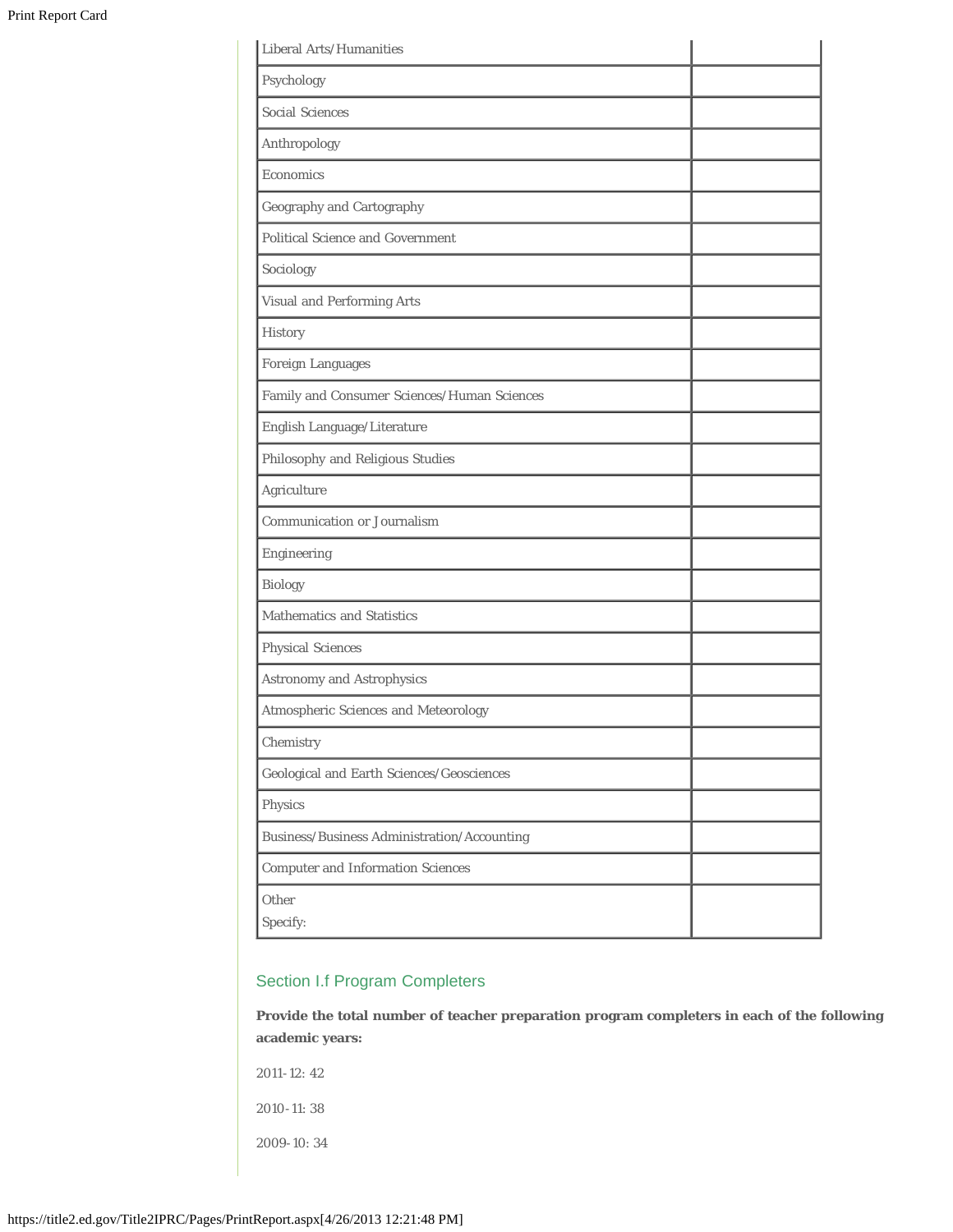#### Section II. Annual Goals - Mathematics

**Each institution of higher education (IHE) that conducts a traditional teacher preparation program (including programs that offer any ongoing professional development programs) or alternative route to state credential program, and that enrolls students receiving Federal assistance under this Act, shall set annual quantifiable goals for increasing the number of prospective teachers trained in teacher shortage areas designated by the Secretary or by the state educational agency, including mathematics, science, special education, and instruction of limited English proficient students. ([§205\(a\)\(1\)\(A\)\(ii\), §206\(a\)](http://frwebgate.access.gpo.gov/cgi-bin/getdoc.cgi?dbname=110_cong_public_laws&docid=f:publ315.110.pdf))**

**Information about teacher shortage areas can be found at [http://www2.ed.gov/about/offices/list/ope/pol/tsa.html.](http://www2.ed.gov/about/offices/list/ope/pol/tsa.html)**

**Please provide the information below about your program's goals to increase the number of prospective teachers in mathematics in each of three academic years.**

**Academic year 2011-12**

**Did your program prepare teachers in mathematics in 2011-12?**

Yes

**How many prospective teachers did your program plan to add in mathematics in 2011-12?**

5

**Did your program meet the goal for prospective teachers set in mathematics in 2011-12?**

No

**Description of strategies used to achieve goal, if applicable:**

The School began a Bachelor's of Science degree in Secondary Education to license for mathematics instead of using only a post-baccalaureate system. This new degree program began in 2007. Since 2007, we have experienced an overall decline in the number of students enrolling in coursework leading to licensure in mathematics.

# **Description of steps to improve performance in meeting goal or lessons learned in meeting goal, if applicable:**

While we have not met our goal of 5 program completers, we continue to reach out to the IU Kokomo Math department to identify potential candidate. We continue to work with Mathematics faculty to assure that courses are offered in a timely manner, and where possible, arrange for students to enroll in Math courses at another IU campus.

#### **Provide any additional comments, exceptions and explanations below:**

**Academic year 2012-13**

**Is your program preparing teachers in mathematics in 2012-13?**

Yes

**How many prospective teachers did your program plan to add in mathematics in 2012-13?**

2

**Provide any additional comments, exceptions and explanations below:**

**Academic year 2013-14**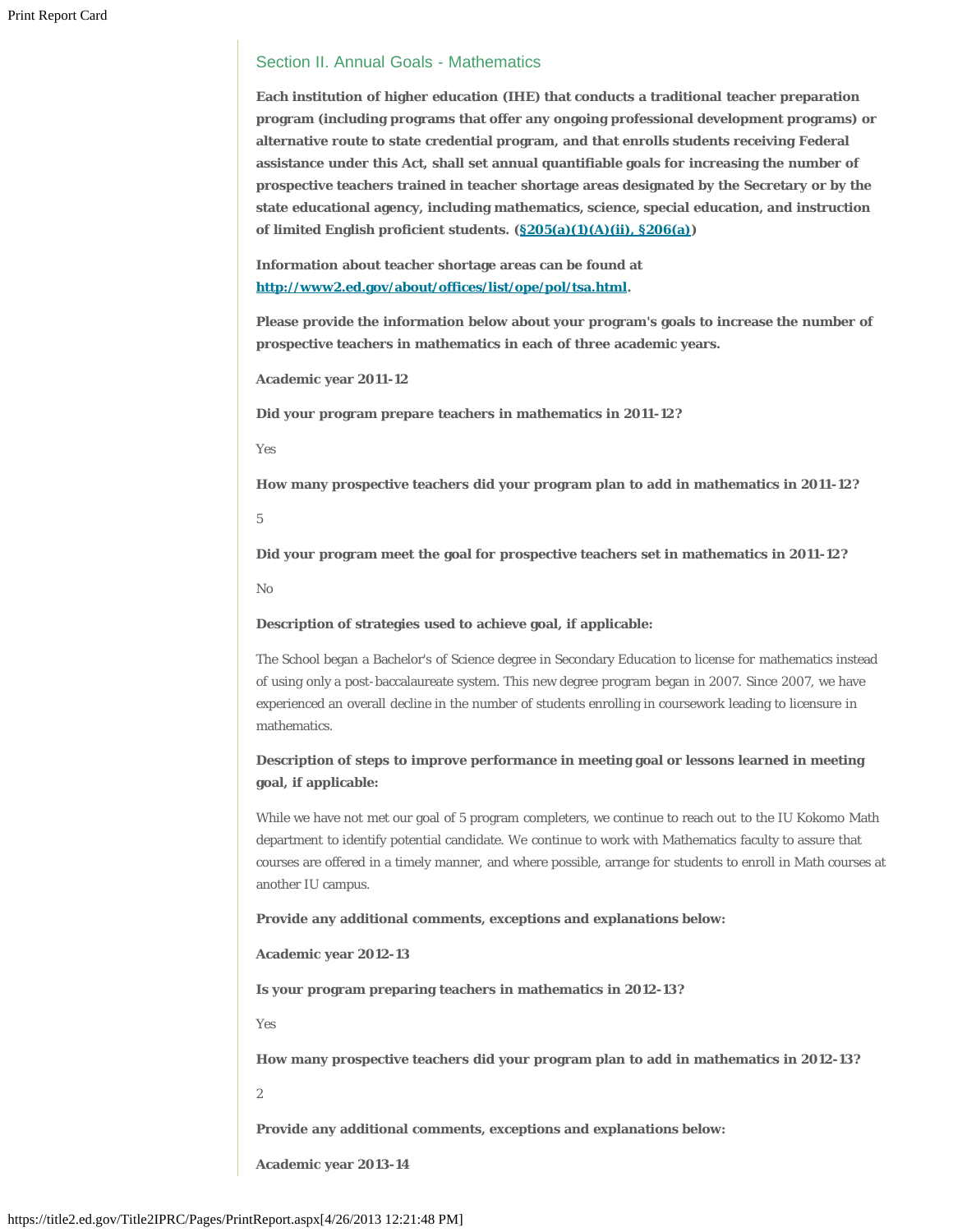**Will your program prepare teachers in mathematics in 2013-14?**

#### Yes

**How many prospective teachers does your program plan to add in mathematics in 2013-14?**

3

**Provide any additional comments, exceptions and explanations below:**

#### Section II. Annual Goals - Science

**Each institution of higher education (IHE) that conducts a traditional teacher preparation program (including programs that offer any ongoing professional development programs) or alternative route to state credential program, and that enrolls students receiving Federal assistance under this Act, shall set annual quantifiable goals for increasing the number of prospective teachers trained in teacher shortage areas designated by the Secretary or by the state educational agency, including mathematics, science, special education, and instruction of limited English proficient students. ([§205\(a\)\(1\)\(A\)\(ii\), §206\(a\)](http://frwebgate.access.gpo.gov/cgi-bin/getdoc.cgi?dbname=110_cong_public_laws&docid=f:publ315.110.pdf))**

**Information about teacher shortage areas can be found at [http://www2.ed.gov/about/offices/list/ope/pol/tsa.html.](http://www2.ed.gov/about/offices/list/ope/pol/tsa.html)**

**Please provide the information below about your program's goals to increase the number of prospective teachers in science in each of three academic years.**

**Academic year 2011-12**

**Did your program prepare teachers in science in 2011-12?**

Yes

**How many prospective teachers did your program plan to add in science in 2011-12?**

4

**Did your program meet the goal for prospective teachers set in science in 2011-12?**

Yes

**Description of strategies used to achieve goal, if applicable:**

Beginning in 2007, the School began a BS degree in Secondary Education to license for science instead of using only the post-baccalaureate system. We have seen a modest increase in the number of students enrolling the Sciences, however, we have not met our goal.

# **Description of steps to improve performance in meeting goal or lessons learned in meeting goal, if applicable:**

We continue to work with Science faculty to assure that courses are offered in a timely manner, to effectively align curricula to standards, and provide a pathway to program completion in four-years.

**Provide any additional comments, exceptions and explanations below:**

**Academic year 2012-13**

**Is your program preparing teachers in science in 2012-13?**

Yes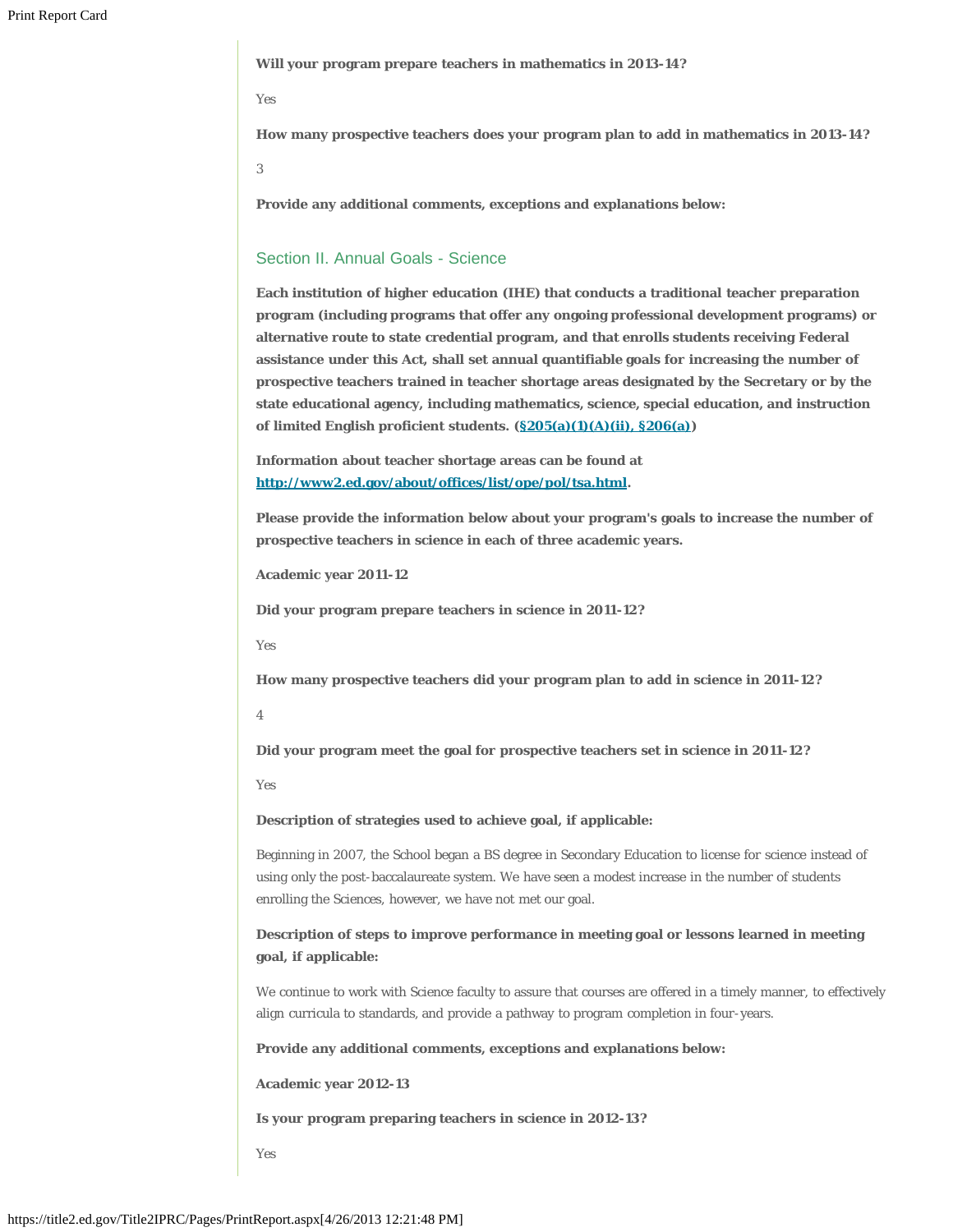**How many prospective teachers did your program plan to add in science in 2012-13?**

5

**Provide any additional comments, exceptions and explanations below:**

**Academic year 2013-14**

**Will your program prepare teachers in science in 2013-14?**

Yes

**How many prospective teachers does your program plan to add in science in 2013-14?**

3

**Provide any additional comments, exceptions and explanations below:**

#### Section II. Annual Goals - Special Education

**Each institution of higher education (IHE) that conducts a traditional teacher preparation program (including programs that offer any ongoing professional development programs) or alternative route to state credential program, and that enrolls students receiving Federal assistance under this Act, shall set annual quantifiable goals for increasing the number of prospective teachers trained in teacher shortage areas designated by the Secretary or by the state educational agency, including mathematics, science, special education, and instruction of limited English proficient students. ([§205\(a\)\(1\)\(A\)\(ii\), §206\(a\)](http://frwebgate.access.gpo.gov/cgi-bin/getdoc.cgi?dbname=110_cong_public_laws&docid=f:publ315.110.pdf))**

**Information about teacher shortage areas can be found at [http://www2.ed.gov/about/offices/list/ope/pol/tsa.html.](http://www2.ed.gov/about/offices/list/ope/pol/tsa.html)**

**Please provide the information below about your program's goals to increase the number of prospective teachers in special education in each of three academic years.**

**Academic year 2011-12**

**Did your program prepare teachers in special education in 2011-12?**

Yes

**How many prospective teachers did your program plan to add in special education in 2011- 12?**

29

**Did your program meet the goal for prospective teachers set in special education in 2011-12?**

Yes

**Description of strategies used to achieve goal, if applicable:**

Beginning spring 2012, we offered coursework leading to dual licensure in K-6 and Special Education: Mild Disabilities. Students are on target to complete their program in spring 2014.

**Description of steps to improve performance in meeting goal or lessons learned in meeting goal, if applicable:**

**Provide any additional comments, exceptions and explanations below:**

**Academic year 2012-13**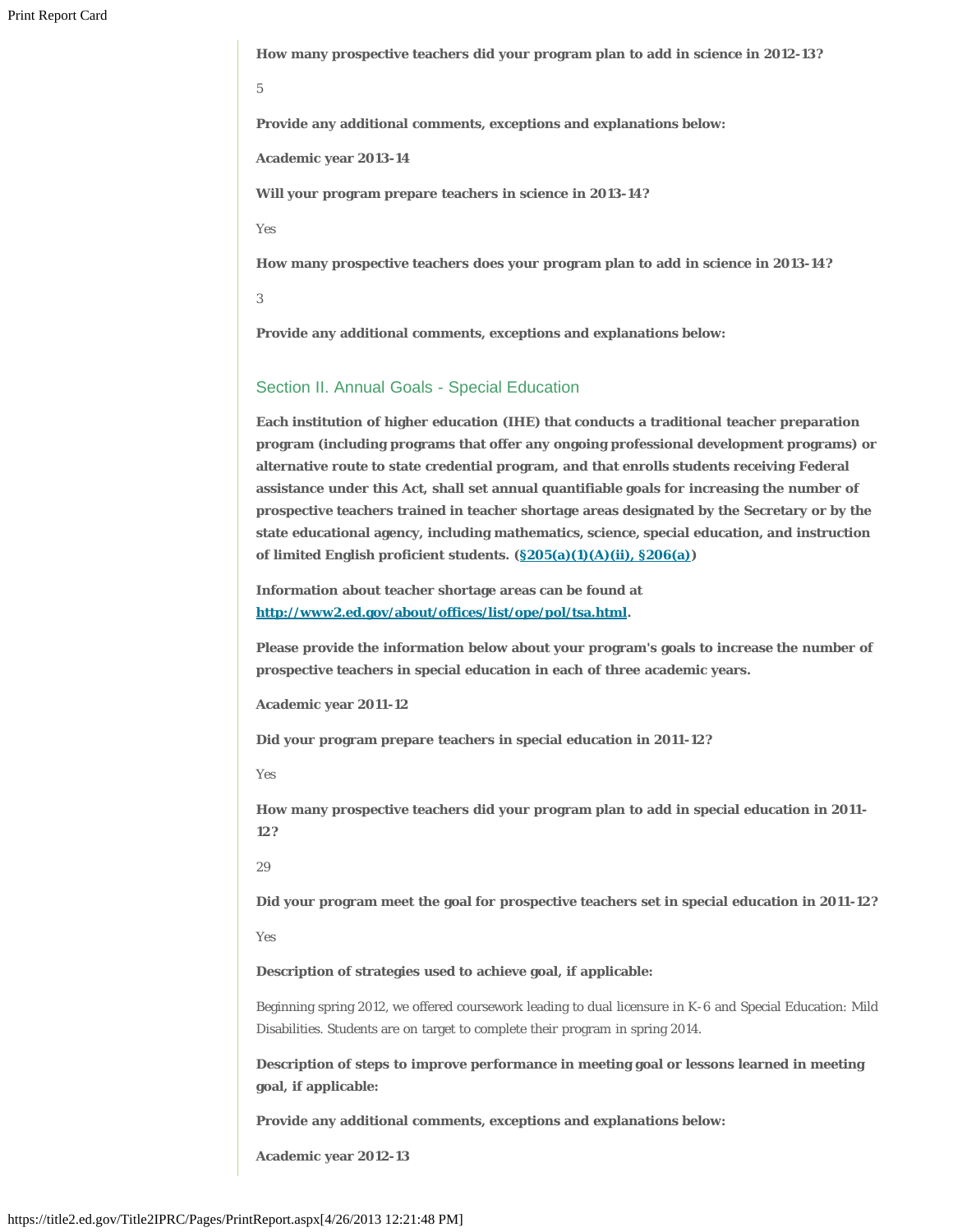**Is your program preparing teachers in special education in 2012-13?**

Yes

**How many prospective teachers did your program plan to add in special education in 2012- 13?**

20

**Provide any additional comments, exceptions and explanations below:**

Students are completing their first semester of coursework toward their K-6, Special Education: Mild Disabilities program.

**Academic year 2013-14**

**Will your program prepare teachers in special education in 2013-14?**

Yes

**How many prospective teachers does your program plan to add in special education in 2013- 14?**

20

**Provide any additional comments, exceptions and explanations below:**

We anticipate continued growth in this area.

#### Section II. Annual Goals - LEP

**Each institution of higher education (IHE) that conducts a traditional teacher preparation program (including programs that offer any ongoing professional development programs) or alternative route to state credential program, and that enrolls students receiving Federal assistance under this Act, shall set annual quantifiable goals for increasing the number of prospective teachers trained in teacher shortage areas designated by the Secretary or by the state educational agency, including mathematics, science, special education, and instruction of limited English proficient students. ([§205\(a\)\(1\)\(A\)\(ii\), §206\(a\)](http://frwebgate.access.gpo.gov/cgi-bin/getdoc.cgi?dbname=110_cong_public_laws&docid=f:publ315.110.pdf))**

**Information about teacher shortage areas can be found at [http://www2.ed.gov/about/offices/list/ope/pol/tsa.html.](http://www2.ed.gov/about/offices/list/ope/pol/tsa.html)**

**Please provide the information below about your program's goals to increase the number of prospective teachers in instruction of limited English proficient students in each of three academic years.**

**Academic year 2011-12**

**Did your program prepare teachers in instruction of limited English proficient students in 2011-12?**

No

**How many prospective teachers did your program plan to add in instruction of limited English proficient students in 2011-12?**

**Did your program meet the goal for prospective teachers set in instruction of limited English proficient students in 2011-12?**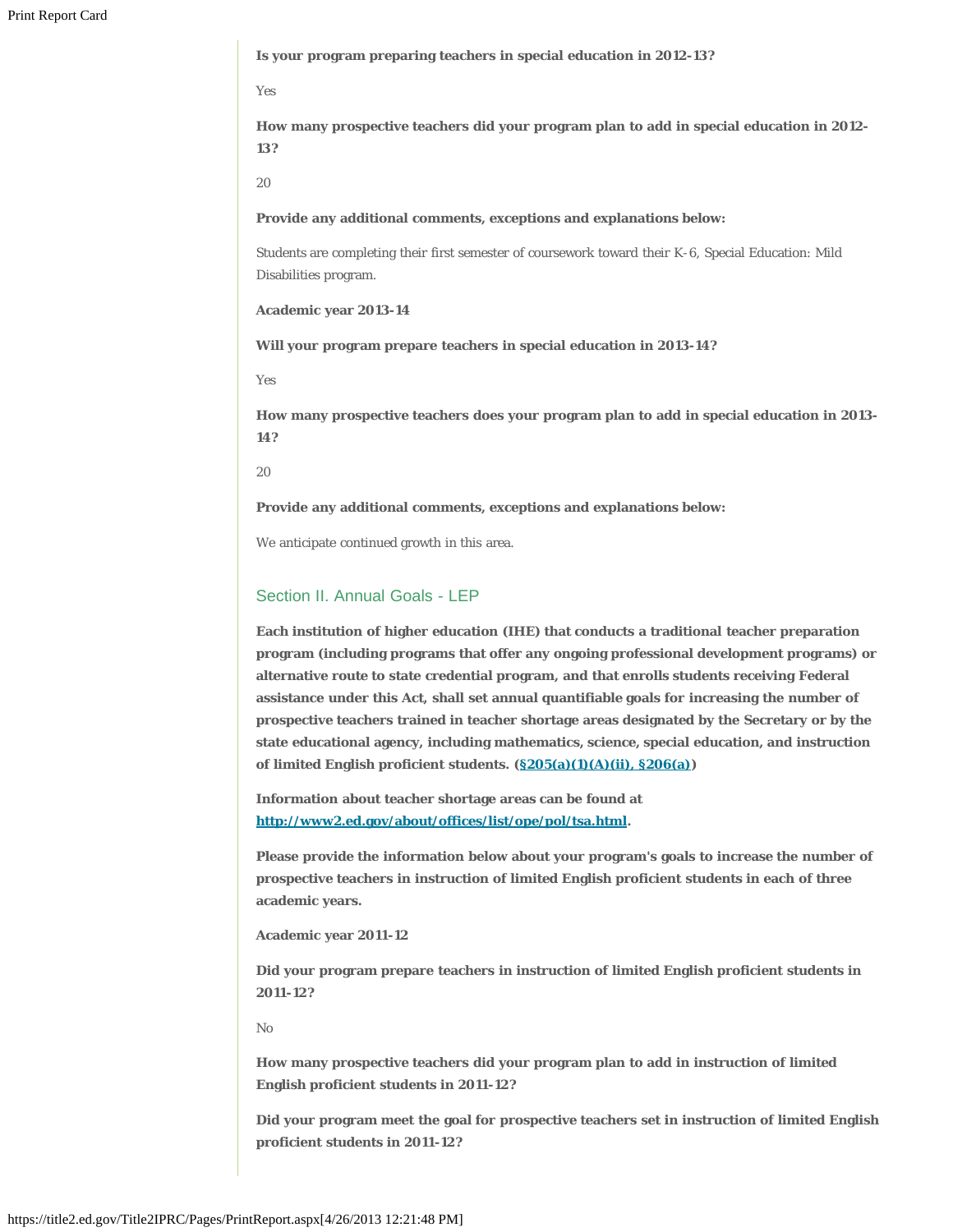NA

**Description of strategies used to achieve goal, if applicable:**

**Description of steps to improve performance in meeting goal or lessons learned in meeting goal, if applicable:**

**Provide any additional comments, exceptions and explanations below:**

**Academic year 2012-13**

**Is your program preparing teachers in instruction of limited English proficient students in 2012-13?**

No

**How many prospective teachers did your program plan to add in instruction of limited English proficient students in 2012-13?**

**Provide any additional comments, exceptions and explanations below:**

**Academic year 2013-14**

**Will your program prepare teachers in instruction of limited English proficient students in 2013-14?**

No

**How many prospective teachers does your program plan to add in instruction of limited English proficient students in 2013-14?**

**Provide any additional comments, exceptions and explanations below:**

# Section II. Assurances

**Please certify that your institution is in compliance with the following assurances. (§205(a)(1)(A)(iii), §206(b)) Note: Be prepared to provide documentation and evidence for your responses, when requested, to support the following assurances.**

**Preparation responds to the identified needs of the local educational agencies or States where the program completers are likely to teach, based on past hiring and recruitment trends.** Yes

**Preparation is closely linked with the needs of schools and the instructional decisions new teachers face in the classroom.** 

Yes

**Prospective special education teachers are prepared in core academic subjects and to instruct in core academic subjects.**

Yes

**Prospective general education teachers are prepared to provide instruction to students with disabilities.**

Yes

**Prospective general education teachers are prepared to provide instruction to limited English proficient students.**  No

https://title2.ed.gov/Title2IPRC/Pages/PrintReport.aspx[4/26/2013 12:21:48 PM]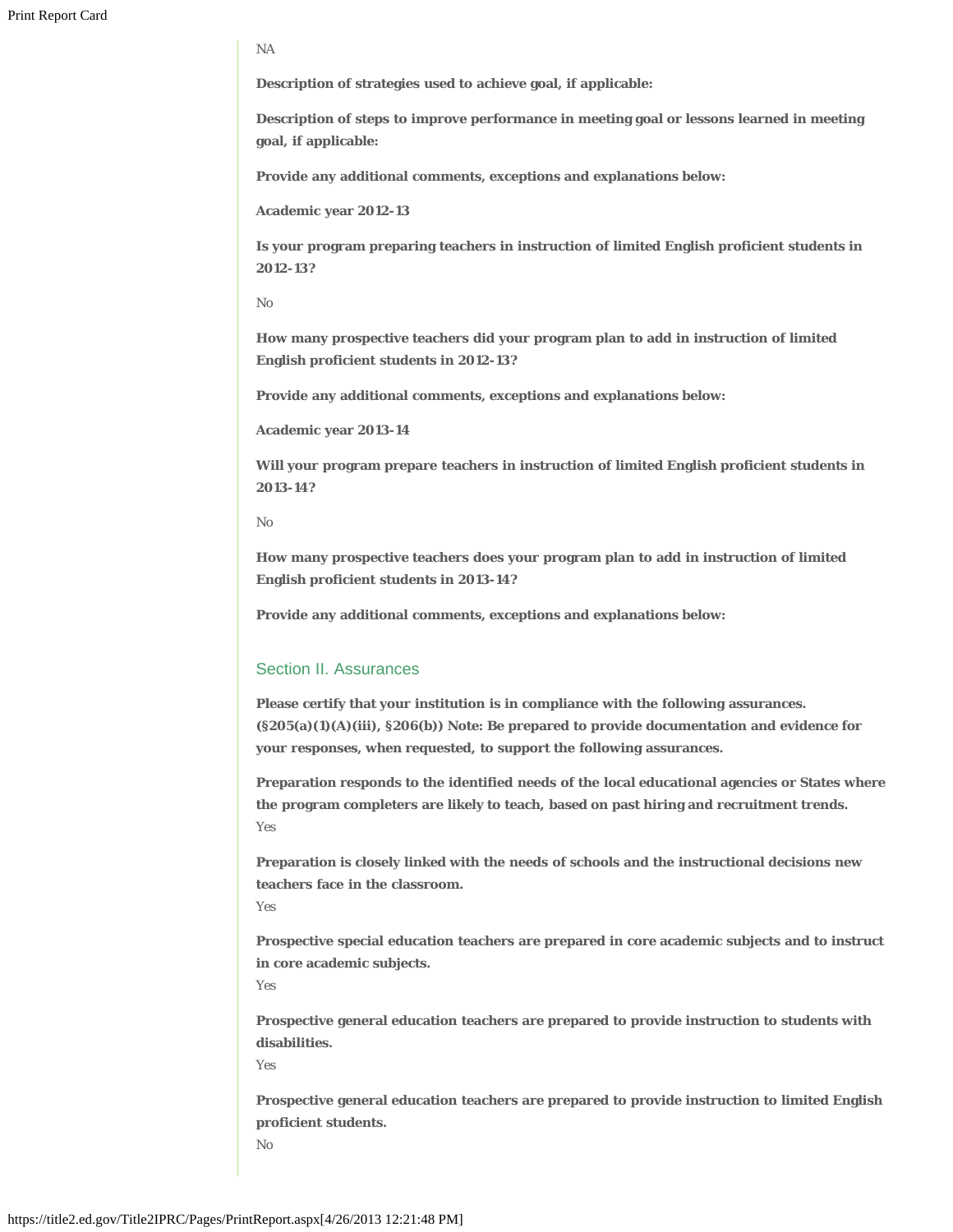**Prospective general education teachers are prepared to provide instruction to students from low-income families.**

Yes

**Prospective teachers are prepared to effectively teach in urban and rural schools, as applicable.**

Yes

#### **Describe your institution's most successful strategies in meeting the assurances listed above:**

Beginning spring 2011, the School of Education entered into a partnership with 23-area school corporations. This consortium, Center for Educational Partnership, meets regularly to discuss educational issues in the North Central Indiana area. Input from corporation and school leaders attending CEP meetings identified a need for additional resources for K-12 educators – specifically for convenient, timely, targeted, and enduring teacher professional development workshops to enhance in-service teachers' instructional effectiveness. Corporation and school leaders requested information-rich workshops on urgent and/or compelling issues, such as the Indiana Department of Education mandate for the submission of revised teacher evaluation plans by July 2012. IU Kokomo representatives identified the need for on-going, specific K-12 partner feedback to inform IU Kokomo teacher preparation program curricular revisions and enhancements, as well as increased opportunities for situating faculty-directed projects in partner schools as a means of implementing and researching best and/or promising educational practices. Representatives of both K-12 and higher education expressed a need for more effective communication and articulation across K-12 and higher education to ensure that pre-service classroom and field teacher preparation experiences are of optimal quality.

In addition,the School of Education meets annually with our advisory board to keep a pulse upon the needs of the area educational community. To meet the needs of our community and service our pre-service teachers, we have added courses and field experiences in the following areas: exceptionalities, multicultural education, growing Hispanic populations, urban and rural settings and low SES schools.

| <b>Assessment code - Assessment name</b><br><b>Test Company</b> | <b>Number</b><br>taking | Avg.<br>scaled | <b>Number</b><br>passing | <b>Pass</b><br>rate |
|-----------------------------------------------------------------|-------------------------|----------------|--------------------------|---------------------|
| Group                                                           | tests                   | score          | tests                    | (%)                 |
| ETS0133 - ART CONTENT KNOWLEDGE                                 | $\overline{2}$          |                |                          |                     |
| <b>Educational Testing Service (ETS)</b>                        |                         |                |                          |                     |
| Other enrolled students                                         |                         |                |                          |                     |
| ETS0133 - ART CONTENT KNOWLEDGE                                 | 3                       |                |                          |                     |
| <b>Educational Testing Service (ETS)</b>                        |                         |                |                          |                     |
| All program completers, 2011-12                                 |                         |                |                          |                     |
| ETS0133 - ART CONTENT KNOWLEDGE                                 | $\overline{2}$          |                |                          |                     |
| <b>Educational Testing Service (ETS)</b>                        |                         |                |                          |                     |
| All program completers, 2009-10                                 |                         |                |                          |                     |
| ETS0235 - BIOLOGY CONTENT KNOWLEDGE                             |                         |                |                          |                     |
| <b>Educational Testing Service (ETS)</b>                        |                         |                |                          |                     |
| All program completers, 2011-12                                 |                         |                |                          |                     |
| ETS0235 - BIOLOGY CONTENT KNOWLEDGE                             | 1                       |                |                          |                     |
| <b>Educational Testing Service (ETS)</b>                        |                         |                |                          |                     |
| All program completers, 2010-11                                 |                         |                |                          |                     |
|                                                                 |                         |                |                          |                     |

#### Section III. Assessment Rates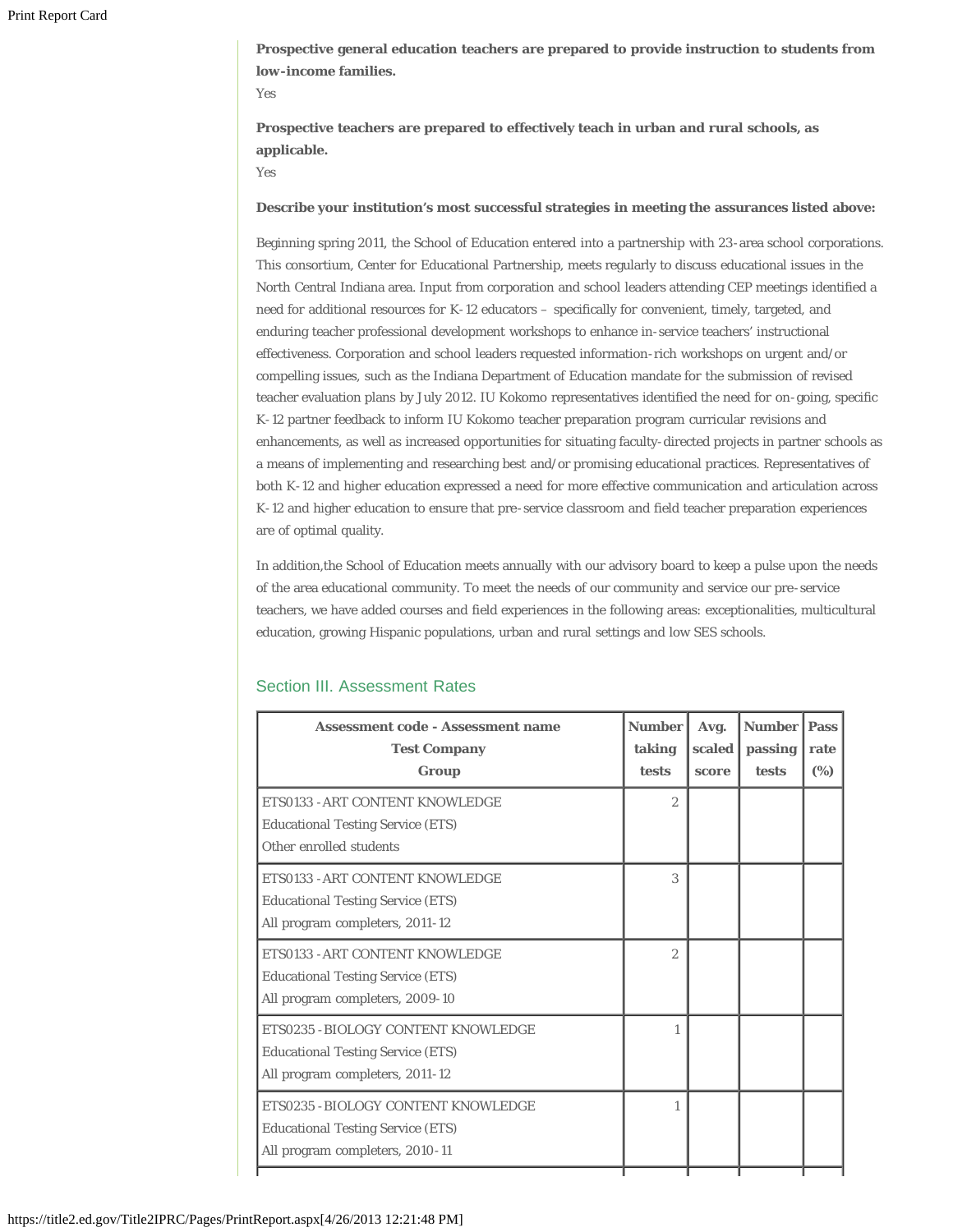# Print Report Card

| ETS0245 - CHEMISTRY CONTENT KNOWLEDGE II<br><b>Educational Testing Service (ETS)</b><br>All program completers, 2011-12      | 1              |     |    |     |
|------------------------------------------------------------------------------------------------------------------------------|----------------|-----|----|-----|
| ETS0245 - CHEMISTRY CONTENT KNOWLEDGE II<br><b>Educational Testing Service (ETS)</b><br>All program completers, 2010-11      | 1              |     |    |     |
| ETS0020 - EARLY CHILDHOOD EDUCATION<br><b>Educational Testing Service (ETS)</b><br>All program completers, 2010-11           | 1              |     |    |     |
| ETS0020 - EARLY CHILDHOOD EDUCATION<br><b>Educational Testing Service (ETS)</b><br>All program completers, 2009-10           | 6              |     |    |     |
| ETS0571 - EARTH AND SPACE SCIENCES - CK<br><b>Educational Testing Service (ETS)</b><br>All program completers, 2011-12       | $\overline{2}$ |     |    |     |
| ETS0011 - ELEM ED CURR INSTRUC ASSESSMENT<br><b>Educational Testing Service (ETS)</b><br>Other enrolled students             | 34             | 176 | 32 | 94  |
| ETS0011 - ELEM ED CURR INSTRUC ASSESSMENT<br><b>Educational Testing Service (ETS)</b><br>All program completers, 2011-12     | 22             | 179 | 22 | 100 |
| ETS0011 - ELEM ED CURR INSTRUC ASSESSMENT<br><b>Educational Testing Service (ETS)</b><br>All program completers, 2010-11     | 24             | 178 | 24 | 100 |
| ETS0011 - ELEM ED CURR INSTRUC ASSESSMENT<br><b>Educational Testing Service (ETS)</b><br>All program completers, 2009-10     | 19             | 179 | 19 | 100 |
| ETS0041 - ENG LANG LIT COMP CONTENT KNOWLEDGE<br><b>Educational Testing Service (ETS)</b><br>Other enrolled students         | 5              |     |    |     |
| ETS0041 - ENG LANG LIT COMP CONTENT KNOWLEDGE<br><b>Educational Testing Service (ETS)</b><br>All program completers, 2011-12 | 4              |     |    |     |
| ETS0041 - ENG LANG LIT COMP CONTENT KNOWLEDGE<br><b>Educational Testing Service (ETS)</b><br>All program completers, 2010-11 | 4              |     |    |     |
| ETS0041 - ENG LANG LIT COMP CONTENT KNOWLEDGE<br><b>Educational Testing Service (ETS)</b><br>All program completers, 2009-10 | $\overline{c}$ |     |    |     |
| ETS0061 - MATHEMATICS CONTENT KNOWLEDGE<br><b>Educational Testing Service (ETS)</b><br>All program completers, 2011-12       | 3              |     |    |     |
| ETS0061 - MATHEMATICS CONTENT KNOWLEDGE<br><b>Educational Testing Service (ETS)</b><br>All program completers, 2010-11       | $\overline{2}$ |     |    |     |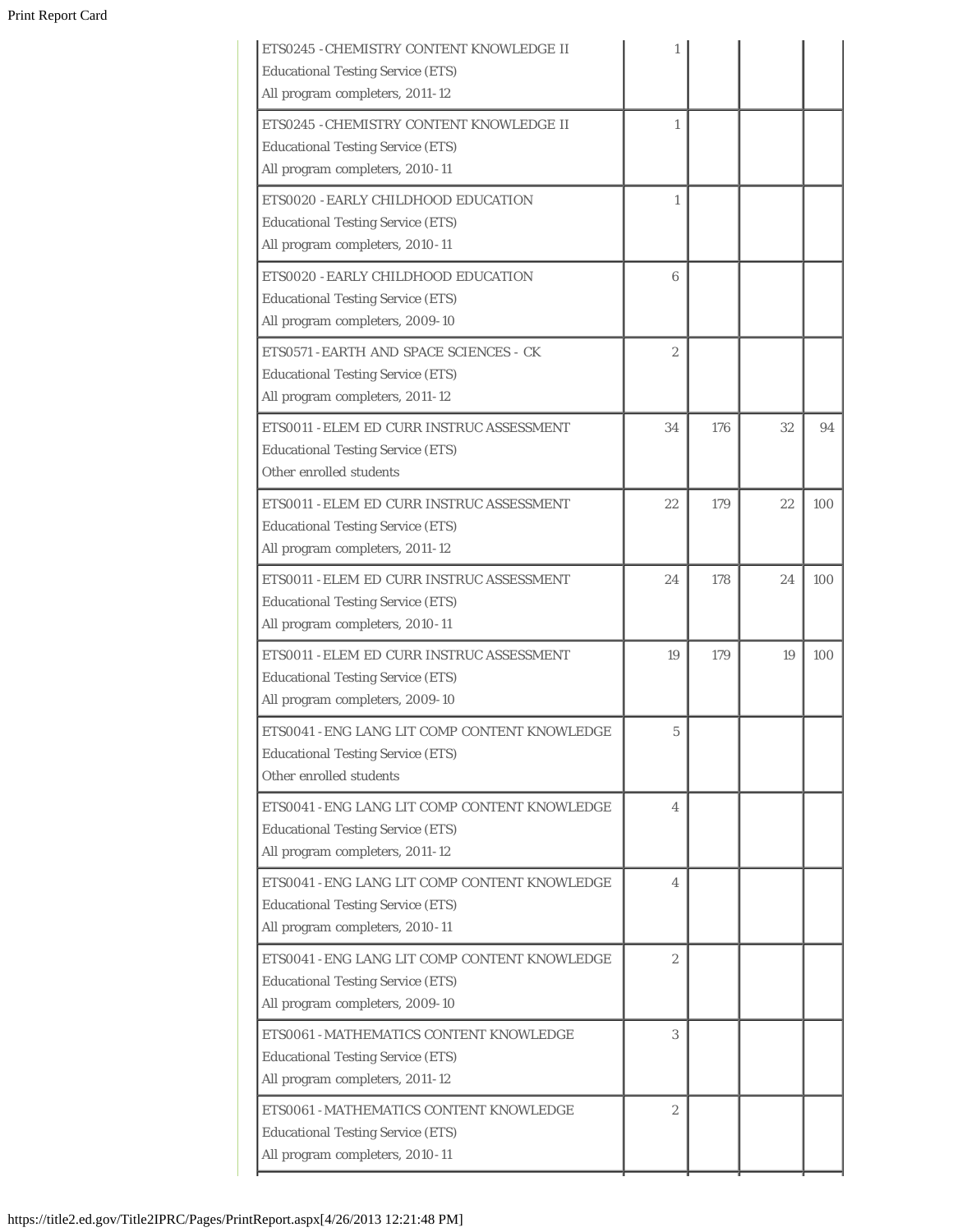| ETS0061 - MATHEMATICS CONTENT KNOWLEDGE<br><b>Educational Testing Service (ETS)</b><br>All program completers, 2009-10 | 1                        |     |    |     |
|------------------------------------------------------------------------------------------------------------------------|--------------------------|-----|----|-----|
| ETS0069 - MIDDLE SCHOOL MATHEMATICS<br><b>Educational Testing Service (ETS)</b><br>Other enrolled students             | $\mathbf{1}$             |     |    |     |
| ETS0069 - MIDDLE SCHOOL MATHEMATICS<br><b>Educational Testing Service (ETS)</b><br>All program completers, 2010-11     | 1                        |     |    |     |
| ETS0069 - MIDDLE SCHOOL MATHEMATICS<br><b>Educational Testing Service (ETS)</b><br>All program completers, 2009-10     | 1                        |     |    |     |
| ETS0439 - MIDDLE SCHOOL SCIENCE<br><b>Educational Testing Service (ETS)</b><br>Other enrolled students                 | $\overline{\mathcal{A}}$ |     |    |     |
| ETS0439 - MIDDLE SCHOOL SCIENCE<br><b>Educational Testing Service (ETS)</b><br>All program completers, 2011-12         | 1                        |     |    |     |
| ETS0439 - MIDDLE SCHOOL SCIENCE<br><b>Educational Testing Service (ETS)</b><br>All program completers, 2010-11         | 1                        |     |    |     |
| <b>ETS0089 - MIDDLE SCHOOL SOCIAL STUDIES</b><br><b>Educational Testing Service (ETS)</b><br>Other enrolled students   | 3                        |     |    |     |
| ETS0089 - MIDDLE SCHOOL SOCIAL STUDIES<br><b>Educational Testing Service (ETS)</b><br>All program completers, 2011-12  | 1                        |     |    |     |
| ETS0089 - MIDDLE SCHOOL SOCIAL STUDIES<br><b>Educational Testing Service (ETS)</b><br>All program completers, 2009-10  |                          |     |    |     |
| ETS0730 - PRAXIS I MATHEMATICS<br><b>Educational Testing Service (ETS)</b><br>Other enrolled students                  | 81                       | 181 | 81 | 100 |
| ETS0730 - PRAXIS I MATHEMATICS<br><b>Educational Testing Service (ETS)</b><br>All program completers, 2011-12          | 41                       | 182 | 41 | 100 |
| ETS0730 - PRAXIS I MATHEMATICS<br><b>Educational Testing Service (ETS)</b><br>All program completers, 2010-11          | 34                       | 182 | 34 | 100 |
| ETS0730 - PRAXIS I MATHEMATICS<br><b>Educational Testing Service (ETS)</b><br>All program completers, 2009-10          | 33                       | 181 | 33 | 100 |
| ETS0710 - PRAXIS I READING<br><b>Educational Testing Service (ETS)</b><br>Other enrolled students                      | 80                       | 180 | 80 | 100 |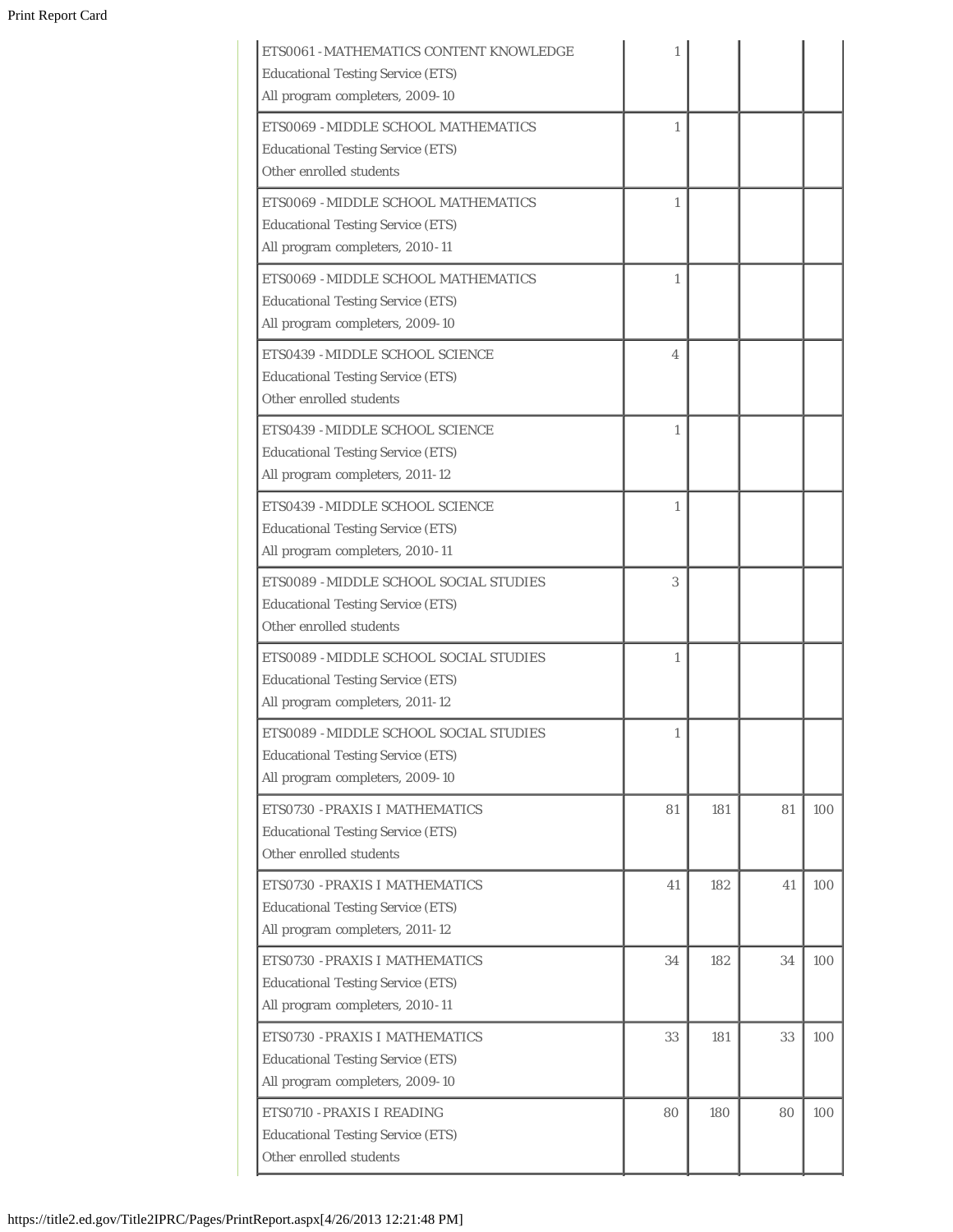| ETS0710 - PRAXIS I READING<br><b>Educational Testing Service (ETS)</b><br>All program completers, 2011-12                 | 41     | 181 | 41 | 100 |
|---------------------------------------------------------------------------------------------------------------------------|--------|-----|----|-----|
| ETS0710 - PRAXIS I READING<br><b>Educational Testing Service (ETS)</b><br>All program completers, 2010-11                 | 33     | 180 | 33 | 100 |
| ETS0710 - PRAXIS I READING<br><b>Educational Testing Service (ETS)</b><br>All program completers, 2009-10                 | 33     | 180 | 33 | 100 |
| ETS0720 - PRAXIS I WRITING<br><b>Educational Testing Service (ETS)</b><br>Other enrolled students                         | 80     | 176 | 80 | 100 |
| ETS0720 - PRAXIS I WRITING<br><b>Educational Testing Service (ETS)</b><br>All program completers, 2011-12                 | 40     | 177 | 40 | 100 |
| ETS0720 - PRAXIS I WRITING<br><b>Educational Testing Service (ETS)</b><br>All program completers, 2010-11                 | 33     | 176 | 33 | 100 |
| ETS0720 - PRAXIS I WRITING<br><b>Educational Testing Service (ETS)</b><br>All program completers, 2009-10                 | 33     | 176 | 33 | 100 |
| ETS0300 - READING SPECIALIST<br><b>Educational Testing Service (ETS)</b><br>Other enrolled students                       | 34     | 485 | 33 | 97  |
| ETS0300 - READING SPECIALIST<br><b>Educational Testing Service (ETS)</b><br>All program completers, 2011-12               | 22     | 524 | 22 | 100 |
| ETS0300 - READING SPECIALIST<br><b>Educational Testing Service (ETS)</b><br>All program completers, 2010-11               | $25\,$ | 508 | 25 | 100 |
| ETS0300 - READING SPECIALIST<br><b>Educational Testing Service (ETS)</b><br>All program completers, 2009-10               | 25     | 516 | 25 | 100 |
| ETS0543 - SE CK AND MILD TO MODERATE APPL<br><b>Educational Testing Service (ETS)</b><br>Other enrolled students          | 1      |     |    |     |
| ETS0081 - SOCIAL STUDIES CONTENT KNOWLEDGE<br><b>Educational Testing Service (ETS)</b><br>Other enrolled students         | 14     | 162 | 12 | 86  |
| ETS0081 - SOCIAL STUDIES CONTENT KNOWLEDGE<br><b>Educational Testing Service (ETS)</b><br>All program completers, 2011-12 | 6      |     |    |     |
| ETS0081 - SOCIAL STUDIES CONTENT KNOWLEDGE<br><b>Educational Testing Service (ETS)</b><br>All program completers, 2010-11 | 4      |     |    |     |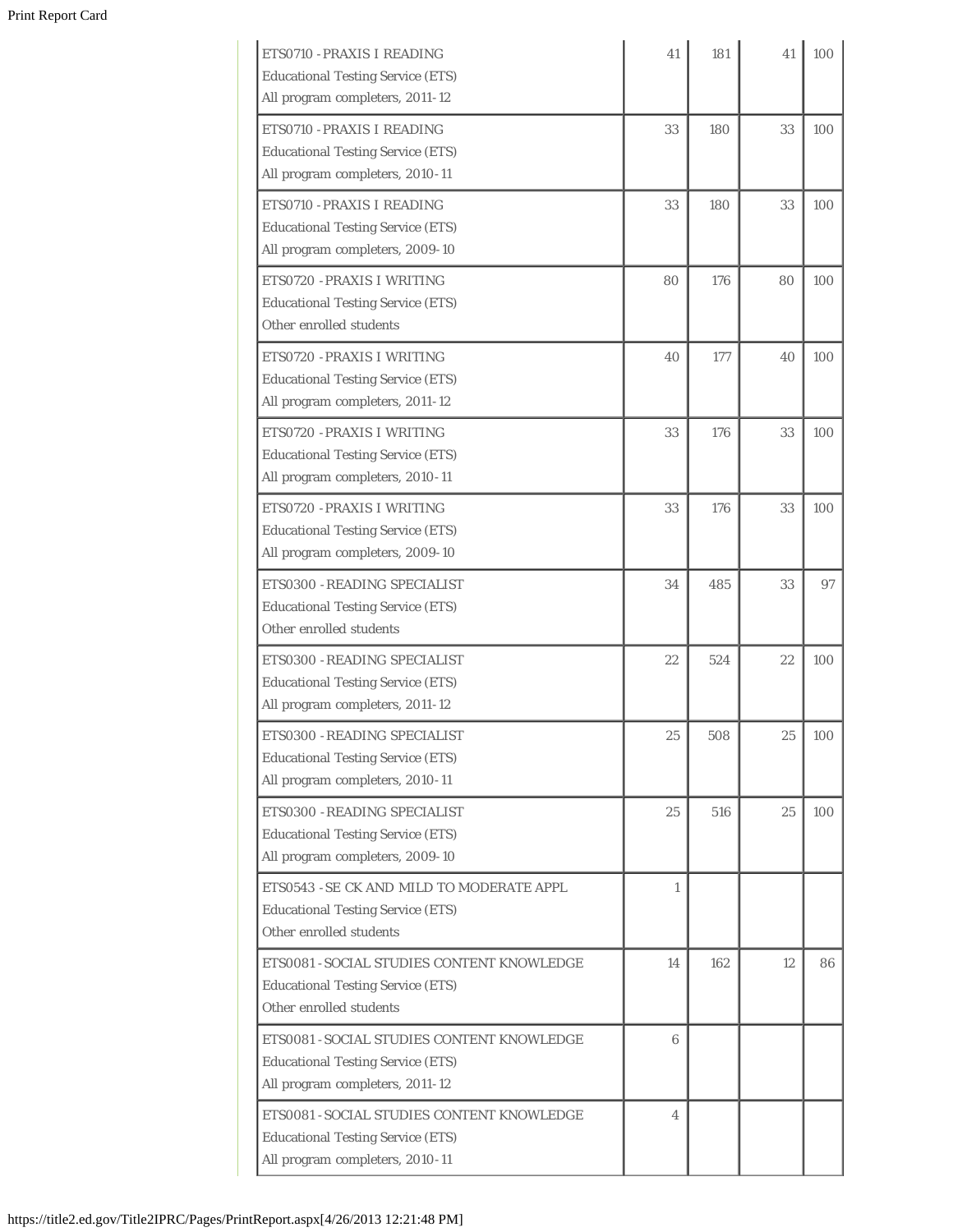| <b>IETS0081 - SOCIAL STUDIES CONTENT KNOWLEDGE</b> |  |  |
|----------------------------------------------------|--|--|
| <b>Educational Testing Service (ETS)</b>           |  |  |
| All program completers, 2009-10                    |  |  |

# Section III. Summary Rates

| Group                           | taking<br>tests | <b>Number   Number   Pass</b><br>passing<br>tests | rate<br>(%) |
|---------------------------------|-----------------|---------------------------------------------------|-------------|
| All program completers, 2011-12 | 42              | 42                                                | 100         |
| All program completers, 2010-11 | 38              | 38                                                | 100         |
| All program completers, 2009-10 | 35              | 35                                                | 100         |

# Section IV. Low-Performing

**Provide the following information about the approval or accreditation of your teacher preparation program.**

**Is your teacher preparation program currently approved or accredited?** Yes

**If yes, please specify the organization(s) that approved or accredited your program:** State

**NCATE** 

**Is your teacher preparation program currently under a designation as "low-performing" by the state (as per section 207(a) of the HEA of 2008)?** No

# Section V. Technology

**Provide the following information about the use of technology in your teacher preparation program. Please note that choosing 'yes' indicates that your teacher preparation program would be able to provide evidence upon request.**

**Does your program prepare teachers to:**

- **integrate technology effectively into curricula and instruction** Yes
- **use technology effectively to collect data to improve teaching and learning** Yes
- **use technology effectively to manage data to improve teaching and learning** Yes
- **use technology effectively to analyze data to improve teaching and learning** Yes

**Provide a description of the evidence that your program uses to show that it prepares teachers to integrate technology effectively into curricula and instruction, and to use technology effectively to collect, manage, and analyze data in order to improve teaching and**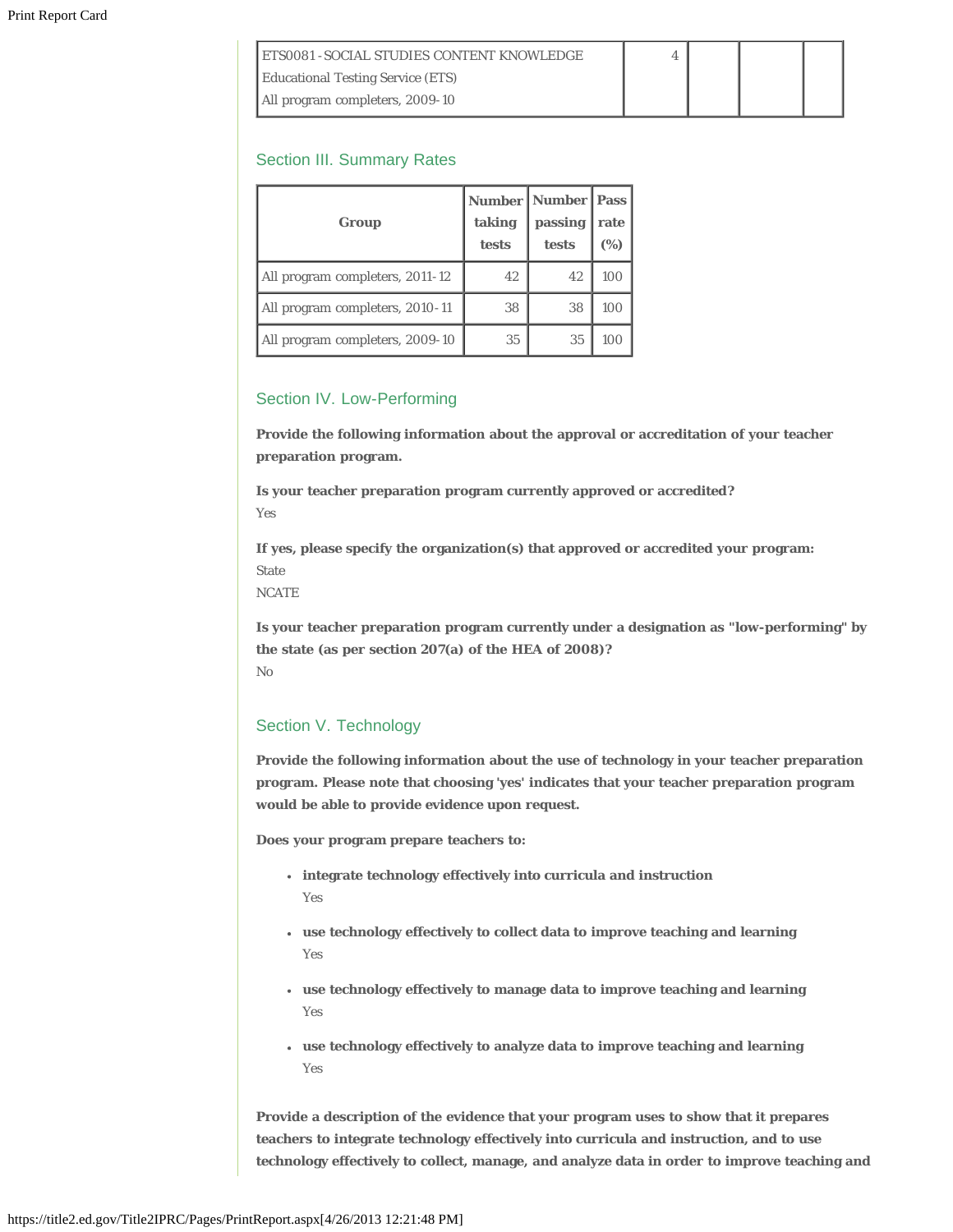**learning for the purpose of increasing student academic achievement. Include a description of the evidence your program uses to show that it prepares teachers to use the principles of universal design for learning, as applicable. Include planning activities and a timeline if any of the four elements listed above are not currently in place.**

In the School of Education, all initial candidates enroll in a course that focuses on introducing the students to educational technology. This course is located in our pre-professional courses so once the candidate reaches the teacher education program the professional courses require assignments that expect the candidate to effectively integrate technology into curricula and instruction.

The School's capstone course requires all candidates to individually carry out an action research project. Within this project initial candidates collect data, manage data,and analyze data using technology.

# Section VI. Teacher Training

**Provide the following information about your teacher preparation program. Please note that choosing 'yes' indicates that your teacher preparation program would be able to provide evidence upon request.**

**Does your program prepare general education teachers to:**

- **teach students with disabilities effectively** Yes
- **participate as a member of individualized education program teams** Yes
- **teach students who are limited English proficient effectively** No

**Provide a description of the evidence your program uses to show that it prepares general education teachers to teach students with disabilities effectively, including training related to participation as a member of individualized education program teams, as defined in section 614(d)(1)(B) of the** *Individuals with Disabilities Education Act***, and to effectively teach students who are limited English proficient. Include planning activities and a timeline if any of the three elements listed above are not currently in place.**

In the School, all initial candidates enroll in the course K205 "Introduction to Exceptional Children" where candidates learn about students with disabilities and IEPs are discussed and analyzed. Each candidate also participates in field work in a special education setting where additional information can be accessed regarding students with disabilities and their IEPs.

Beginning spring 2013, all TEP candidates will take an additional Special Education course, which will focus on modifying the curricula to accommodate children who require differential instruction.

All TEP candidates are enrolled in a multicultural education course and do field work in a growing Hispanic community. We have reviewed all initial programs and have refocused M300 to begin to address the limited English proficiency of ENL students.

**Does your program prepare special education teachers to:**

- **teach students with disabilities effectively** Yes
- **participate as a member of individualized education program teams**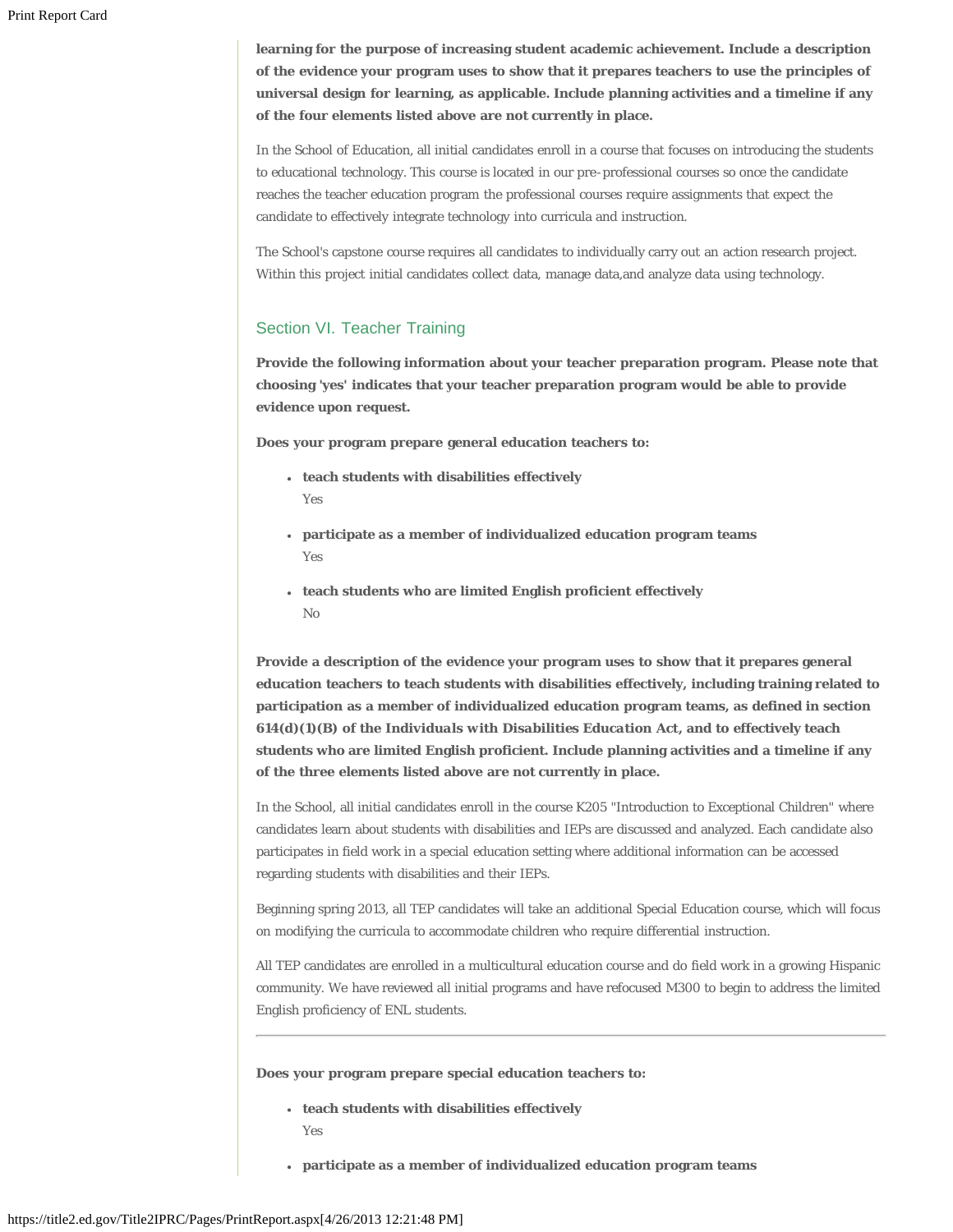- Yes
- **teach students who are limited English proficient effectively** No

**Provide a description of the evidence your program uses to show that it prepares special education teachers to teach students with disabilities effectively, including training related to participation as a member of individualized education program teams, as defined in section 614(d)(1)(B) of the** *Individuals with Disabilities Education Act***, and to effectively teach students who are limited English proficient. Include planning activities and a timeline if any of the three elements listed above are not currently in place.**

Spring 2012, IU Kokomo, School of Education initiated two new Special Education programs. One a BS in Secondary Education: Exceptional Learners Mild Intervention, and at the Elementary (K-6)level, a minor, leading to licensure in Mild Intervention. Both programs were approved by the IU Board of Trustees, and the first cohort will complete the program in spring 2014.

Courses include:

Language Learning Disorders

Emotional and Behavioral Disorders

Educating students with Learning Disorders

Team Approaches to Educating Students with Disabilities

Assistive Technology

Transition Across the Lifespan (Secondary)

Curriculum and Methods for Educating Mentally Retarded

Teaching the Exceptional Learner in Elementary/Secondary

Assessment

In addition, students are engaged in field-based, clinical experiences and complete a semester-long student teaching at the secondary level or for dual licensure at the elementary (K-6), 8-weeks.

# Section VII. Contextual Information

**Please use this space to provide any additional information that describes your teacher preparation program(s). You may also attach information to this report card. The U.S. Department of Education is especially interested in any evaluation plans or interim or final reports that may be available.**

In Indiana, Rules for Educator Preparation and Accountability (REPA) replaced Rules 2002,for licensure,which necessitated changing the IU Kokomo School of Education TEP to align with new REPA requirements. The website http://www.iuk.edu/academics/majors/education/index.shtml provides up-todate information for all programs.

#### Supporting Files

Indiana University Kokomo Traditional Program 2011-12